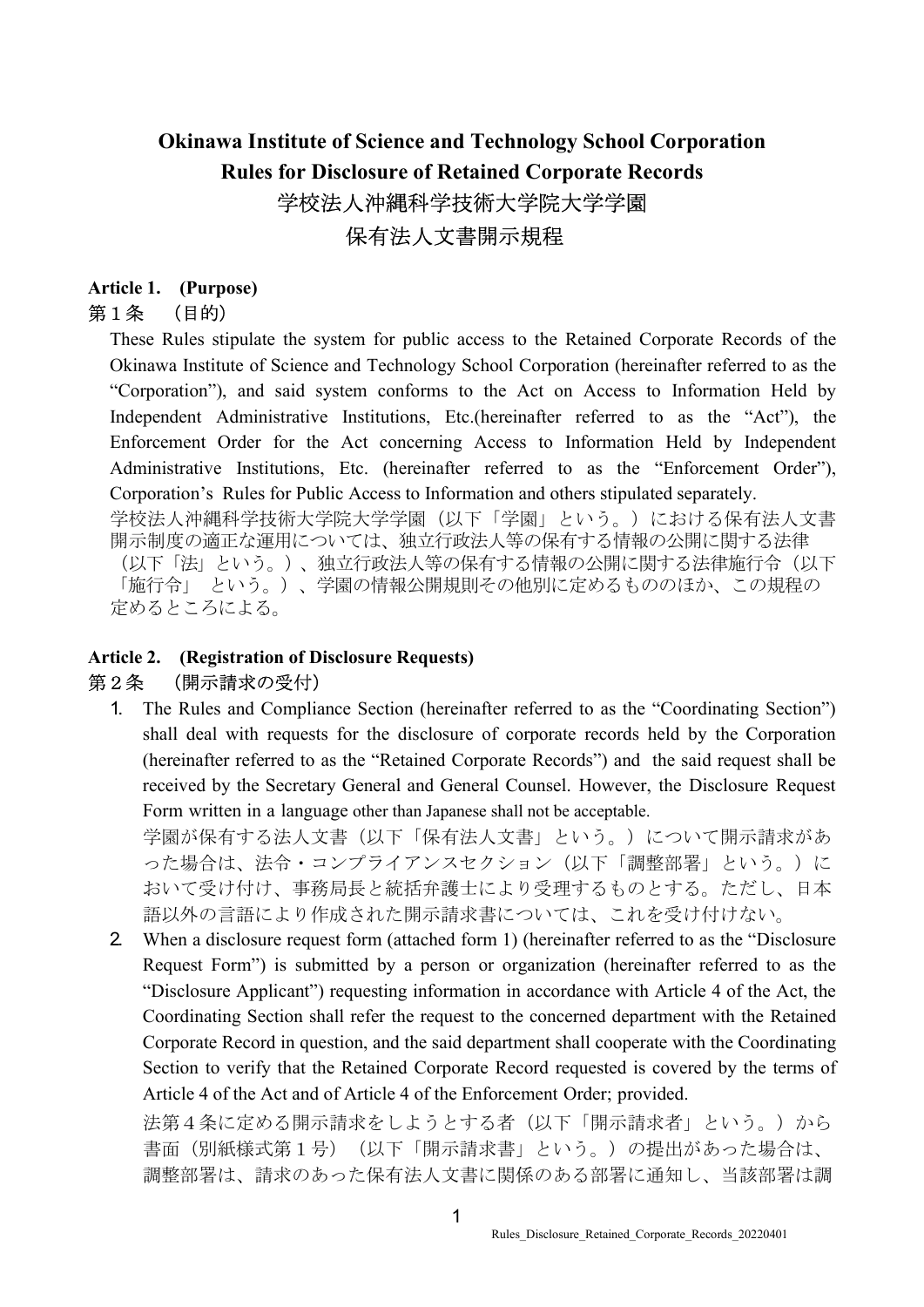整部署と連携して法第4条及び施行令第4条に定める記載事項の確認を行い、速や かに対象となる保有法人文書を調整部署に提出しなければならない。

3. If the verification procedure reveals that the Disclosure Request Form is invalid, the Disclosure Applicant shall be asked to amend the said request within a specified period, in accordance with the provisions of Article 4, Paragraph 2 of the Act. In accordance with the provisions of Article 23 of the Act, the said department shall provide information that identifies the Retained Corporate Record requested in order that the Applicant may complete the request form readily and accurately.

前項の確認を行うにあたって、法第4条第2項の規定により形式上の不備があると 認めるときは、開示請求者に対し、相当の期間を定めて、その補正を求めるものと する。また、保有法人文書の特定にあたっては、法第23条の趣旨に沿って、当該 部署は、開示請求者が容易かつ的確に開示請求をすることができるよう、保有法人 文書の特定に資する情報の提供を積極的に行うものとする。

#### Article 3. (Confirmation of Registration Date) 第3条 (受付日の確定)

Once the items specified in the Disclosure Request Form and the payment of the relevant fees have been confirmed, the date of registration of the said request for disclosure shall be determined. The date of registration shall be determined as the date of disclosure request in accordance with the terms of Article 10, Paragraph 1 of the Act.

開示請求書の記載事項及び手数料の納付の確認を行った後は、当該開示請求に係る受付 日を確定するものとする。この場合において、法第10条第1項に規定する「開示請求 があった日」はこの受付日とする。

# Article 4. (Review of Decision to Disclose, etc.)

### 第4条 (開示決定に係る審査等)

- 1. Upon registration of the disclosure request referred to in the preceding article, the department holding the said Retained Corporate Record (hereinafter, the "Department Concerned") shall expedite examinations and other necessary procedures regarding a disclosure decision. 前条の受付後、当該保有法人文書を保有する部署(以下「担当部署」という。) は、直ちに、統括弁護士及び調整部署と協力し、次条にしたがって開示決定に係る 審査その他必要な手続きを行わなければならない。
- 2. If the Retained Corporate Record concerned with a disclosure request contains non-disclosure information, the department concerned shall consult with the General Counsel and the coordinating department and consider the application of partial disclosure under Article 6 of the Act or discretionary disclosure for reasons in the public interest under Article 7 of the Act. 開示請求に係る保有法人文書に不開示情報が含まれている場合、担当部署は、統括 弁護士及び調整部署と相談し、法第6条の部分開示や法第7条の公益上の理由によ る裁量的開示の適用について検討しなければならない。
- 2 3. In the case where non-disclosure information is recorded in the Retained Corporate Record concerned with a disclosure request, if the part containing the non-disclosure information can be easily classified and removed, and it is found that the purpose of the said disclosure request will not be impaired by such classification and removal, the part excluding the said part shall

Rules\_Disclosure\_Retained\_Corporate\_Records\_20220401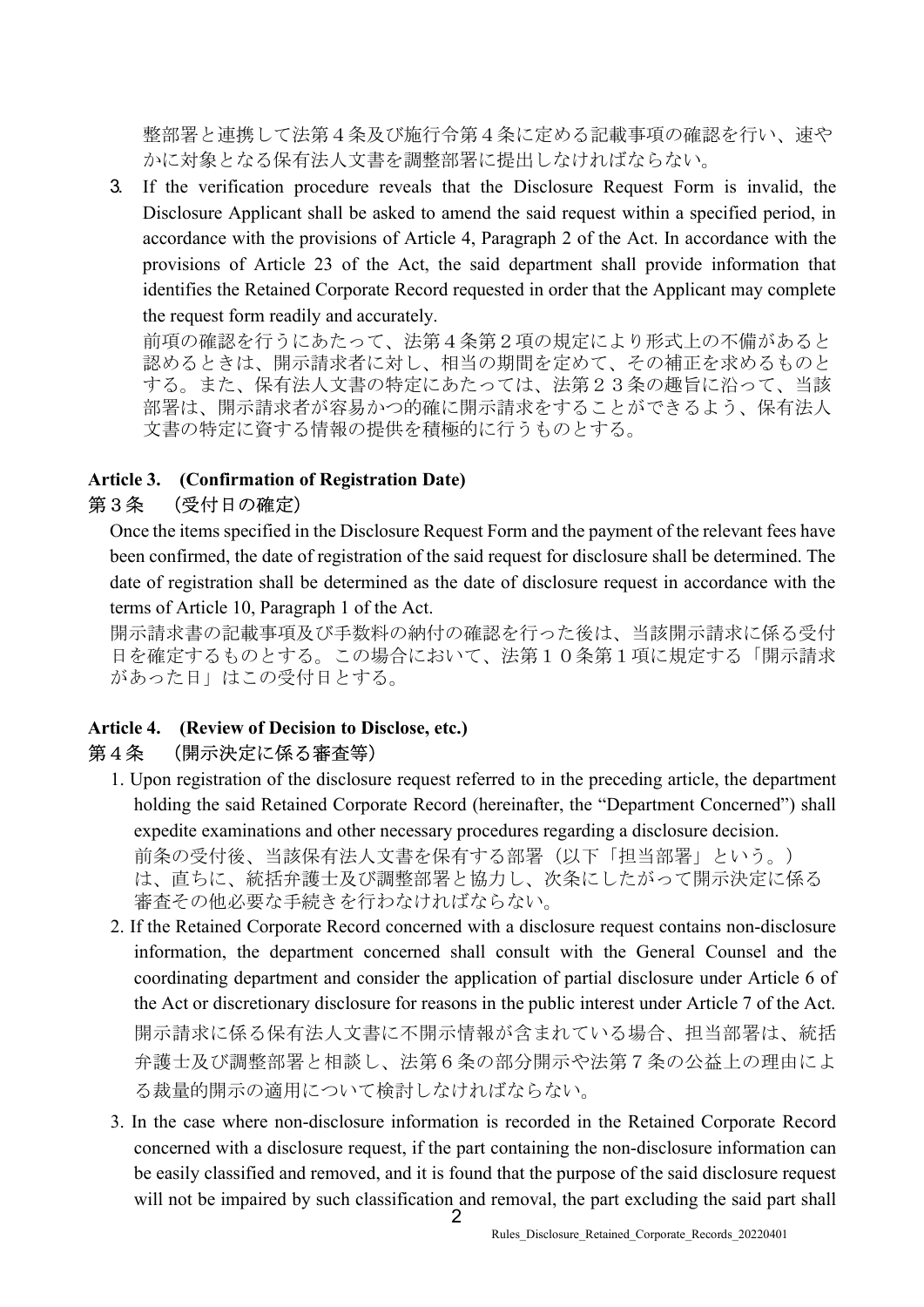be disclosed.

開示請求に係る保有法人文書に不開示情報が記録されている場合、不開示情報が記 録されている部分を容易に区分して除くことができ、かつ区分して除くことにより 当該開示請求の趣旨が損なわれることがないと認められるときは、当該部分を除い た部分につき開示するものとする。

4. Even in the case where non-disclosure information is recorded in the Retained Corporate Record concerned with a disclosure request, the Retained Corporate Record shall be disclosed when it is essential for the public interest.

開示請求に係る保有法人文書に不開示情報が記録されている場合であっても、公益 上特に必要があると認めるときは、当該保有法人文書を開示するものとする。

#### Article 5. (Disclosure and Non-Disclosure Standards) 第5条 (開示及び不開示の基準)

ると認められる情報

Requested Retained Corporate Record shall be disclosed, unless said Retained Corporate Record contains any of the information mentioned in the following subparagraphs and Article 8 of the Act. However, this shall not apply, should the provisions of Article 7 of the Act be applied.

開示決定等にあたっては、開示請求に係る保有法人文書に次の各号に掲げる情報のいず れかが記録されている場合及び法第8条を適用する場合を除き、当該保有法人文書を開 示することとする。ただし、法第7条の規定の適用がある場合は、この限りではない。

(1) Information concerning an individual (excluding information concerning the business of an individual who operates the said business.), where it is possible to identify a specific individual from a name, date of birth or other description, etc., contained in the information concerned (including cases where it is possible to identify a specific individual through comparing the said information with other information.), or when it is not possible to identify a specific individual, but disclosure of the said information is likely to cause harm to the rights and interests of an individual; provided, however, that the following information shall be excluded:

個人に関する情報(事業を営む個人の当該事業に関する情報を除く。)であって、 当該情報に含まれる氏名、生年月日その他の記述等により特定の個人を識別する ことができるもの(他の情報と照合することにより、特定の個人を識別すること ができることとなるものを含む。)又は特定の個人を識別することはできないが、 公にすることにより、なお個人の権利利益を害するおそれがあるもの。ただし、 次に掲げる情報を除く。

- (a) Information that is made public, or information that is scheduled to be made public, pursuant to the provisions of laws and regulations or by custom. 法令の規定により又は慣行として公にされ、又は公にすることが予定され ている情報
- (b) Information which is found necessary to be disclosed in order to protect a person's life, health, livelihood, or property. 人の生命、健康、生活又は財産を保護するため、公にすることが必要であ
- (c) In the case that the said individual is a Public Officer, etc. (national public officers prescribed in Article 2, paragraph 1 of the National Public Officer Act [Act No. 120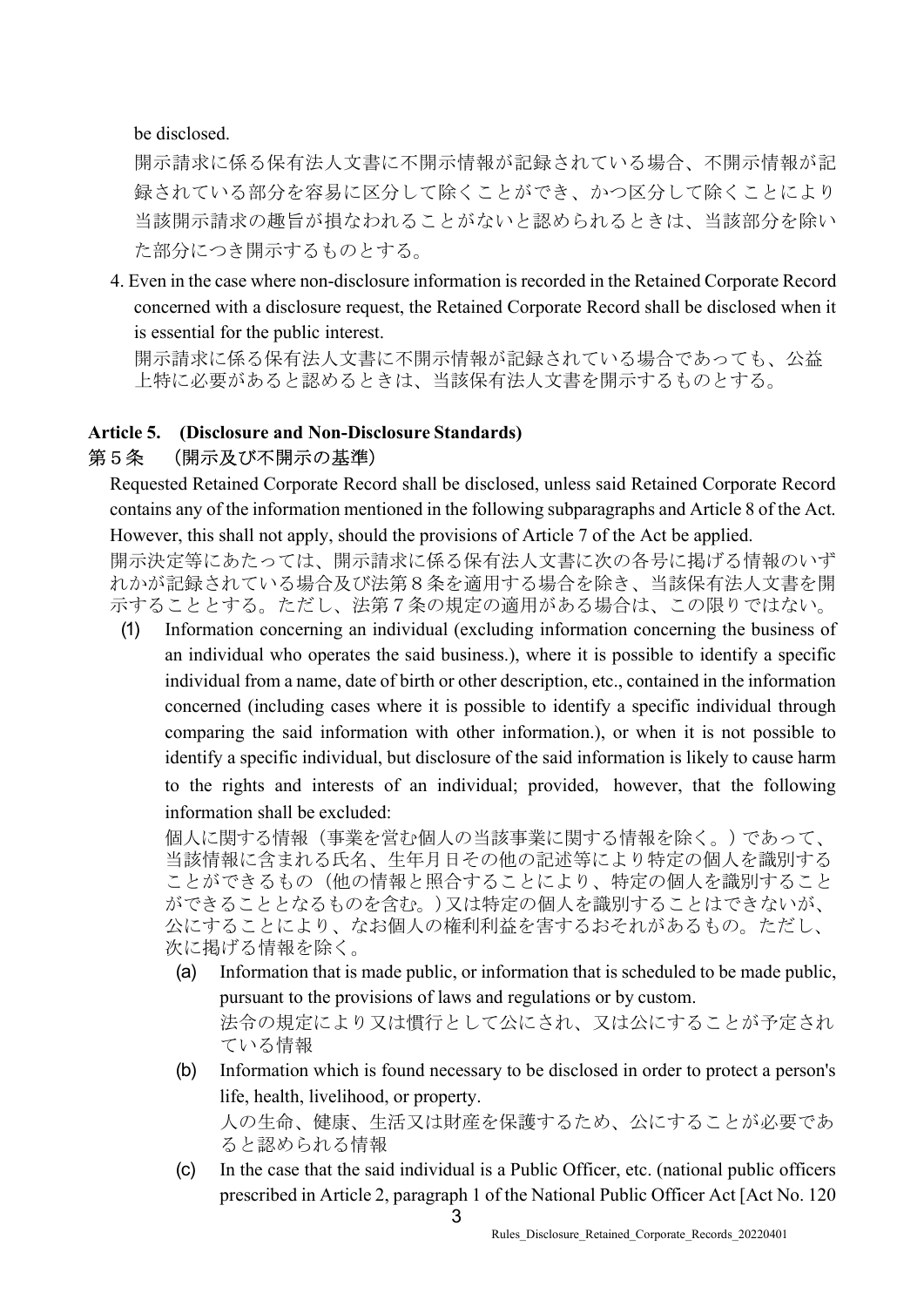of 1947] [excluding officers and employees of the specified incorporated administrative agencies prescribed in Article 2, paragraph 2 of the Act on General Rules for Incorporated Administrative Agency (Act No. 103 of 1999)]; officers and employees of the Incorporated Administrative Agencies, etc.; local public officers prescribed in Article 2 of the Local Public Officer Act (Act No. 261 of 1950).); and officers and employees of the Local Incorporated Administrative Agencies [which means local incorporated administrative agencies prescribed in Article 2, paragraph 1 of the Act on Local Incorporated Administrative Agencies(Act No. 118 of 2003). The same shall apply hereinafter.]), and when the said information is one pertaining to the performance of his or her duties, the portion of the said information pertaining to the job of the said Public Officer, etc. and the substance of the said performance of duties.

当該個人が公務員等(国家公務員法(昭和22年法律第120号)第2条 第1項に規定する国家公務員(独立行政法人通則法第2条第2項に規定す る特定独立行政法人の役員及び職員を除く。)、独立行政法人等の役員及 び職員、地方公務員法(昭和25年法律第261号)第2条に規定する地 方公務員並びに地方独立人、(地方独立行政法人法(平成15年法律 第118号)第2条第1項に規定する地方独立行政法人をいう。以下同じ。) の役員及び職員をいう。)である場合において、当該情報がその職務の遂 行に係る情報であるときは、当該情報のうち、当該公務員等の職及び当該 職務遂行の内容に係る部分

(2) Information concerning a juridical person or other entities (excluding the State, Incorporated Administrative Agencies, etc., local public entities and Local Incorporated Administrative Agencies. hereinafter referred to as a "Juridical Person, etc."), or information concerning the business of an individual who operates the said business, which corresponds to the following, provided; however, that information which is found necessary to be disclosed in order to protect a person's life, health, livelihood, or property shall be excluded.

法人その他の団体(国、独立行政法人等、地方公共団体及び地方独立行政法人を 除く。以下「法人等」という。)に関する情報又は事業を営む個人の当該事業に 関する情報であって、次に掲げるもの。ただし、人の生命、健康、生活又は財産 を保護するため、公にすることが必要であると認められる情報を除く。

(a) Information which, when disclosed, is likely to cause harm to the rights, competitive position, or other legitimate interests of the said Juridical Persons, etc. or of the said individual.

公にすることにより、当該法人等又は当該個人の権利、競争上の地位その 他正当な利益を害するおそれがあるもの

(b) Information customarily not disclosed by the Judicial Person, etc. or the individual, which has been voluntarily provided in response to a request by Incorporated Administrative Agencies, etc. on the condition of non-disclosure, or information for which it is found reasonable to set such a condition in light of the nature of the information or the circumstances at the time.

独立行政法人等の要請を受けて、公にしないとの条件で任意に提供された ものであって、法人等又は個人における通例として公にしないこととされ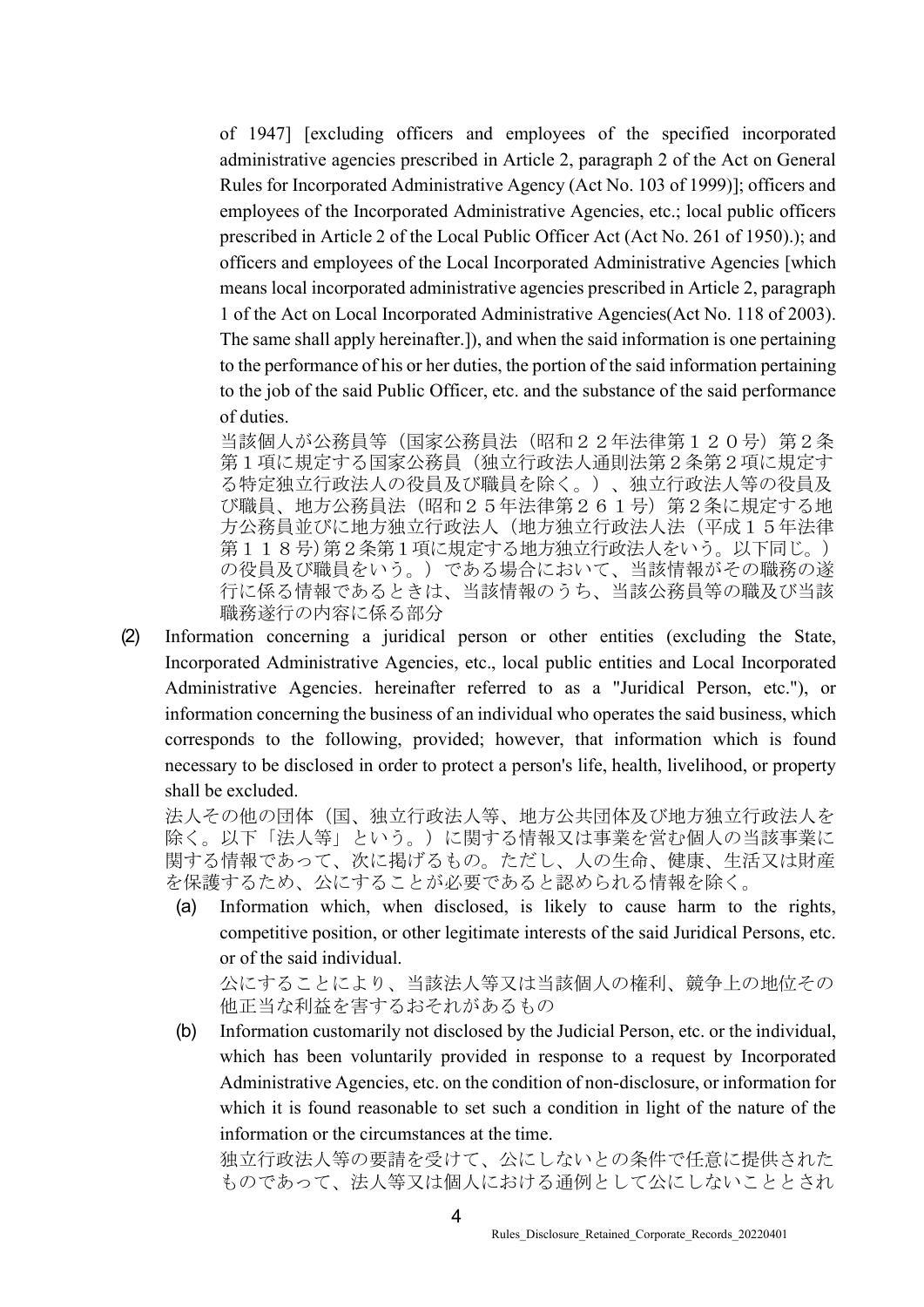ているものその他の当該条件を付することが当該情報の性質、当時の状況 等に照らして合理的であると認められるもの

(3) Information concerning deliberations, examinations or consultations internally conducted by or mutually conducted between state organs, Incorporated Administrative Agencies, etc., local public entities and Local Incorporated Administrative Agencies, where disclosure is likely to cause unjust harm to the open exchange of opinions or the neutrality of decision making, cause unjust confusion among citizens, or bring unjust advantages or disadvantages to specific individuals.

国の機関、独立行政法人等、地方公共団体及び地方独立行政法人の内部又は相互 間における審議、検討又は協議に関する情報であって、公にすることにより、率 直な意見の交換若しくは意思決定の中立性が不当に損なわれるおそれ、不当に国 民の間に混乱を生じさせるおそれ又は特定の者に不当に利益を与え若しくは不利 益を及ぼすおそれがあるもの

(4) Information concerning the affairs or business conducted by a state organ, an Incorporated Administrative Agency, etc., a local public entity or a Local Incorporated Administrative Agency, where disclosure is likely to have the following risks or is likely to hinder the proper execution of the said affairs or business due to the nature of the said affairs or business.

国の機関、独立行政法人等、地方公共団体又は地方独立行政法人が行う事務又は 事業に関する情報であって、公にすることにより、次に掲げるおそれその他当該 事務又は事業の性質上、当該事務又は事業の適正な遂行に支障を及ぼすおそれが あるもの

- (a) Risk of causing harm to national security, causing damage to the relationship of mutual trust with another country or an international organization, or causing a disadvantage in negotiations with another country or an international organization 国の安全が害されるおそれ、他国若しくは国際機関との信頼関係が損なわ れるおそれ又は他国若しくは国際機関との交渉上不利益を被るおそれ
- (b) Risk of causing impediments to prevention, suppression or investigation of crimes, and other matters concerning maintenance of public safety and public order. 犯罪の予防、鎮圧又は捜査その他の公共の安全と秩序の維持に支障を及ぼ すおそれ
- (c) Risk of making it difficult to understand accurately facts concerning affairs pertaining to audits, inspections, supervision, examinations, or imposition or collection of tax, or facilitating wrongful acts regarding such affairs, or making it difficult to discover such acts.

監査、検査、取締り、試験又は租税の賦課若しくは徴収に係る事務に関し、正 確な事実の把握を困難にするおそれ又は違法若しくは不当な行為を容易に し、若しくはその発見を困難にするおそれ

(d) Risk of causing unjust damage to the property benefit of the State, an Incorporated Administrative Agency, etc., a local public entity or a Local Incorporated Administrative Agency concerning affairs pertaining to contracts, negotiations or administrative objections and litigations.

契約、交渉又は争訟に係る事務に関し、国、独立行政法人等、地方公共団 体又は地方独立行政法人の財産上の利益又は当事者としての地位を不当に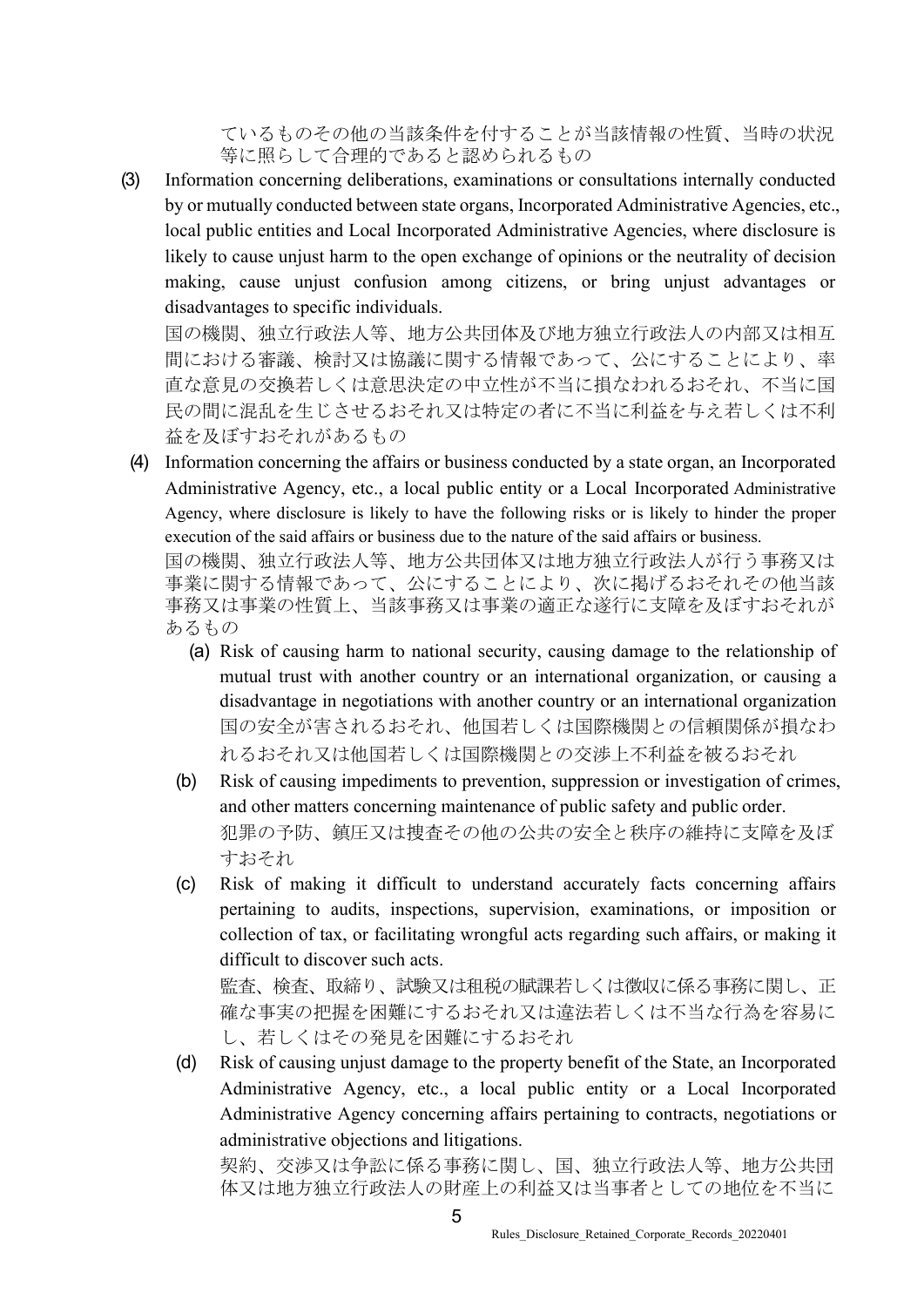害するおそれ

- (e) Risk of causing unjust hindrances to the fair and efficient execution of affairs pertaining to research and study. 調査研究に係る事務に関し、その公正かつ能率的な遂行を不当に阻害する おそれ
- (f) Risk of causing hindrance to the maintenance of impartial and smooth personnel practices in the affairs pertaining to personal management. 人事管理に係る事務に関し、公正かつ円滑な人事の確保に支障を及ぼすお それ
- (g) Risk of causing damage to the legitimate interests arising from corporate management with regard to the business of an Incorporated Administrative Agency, etc., an enterprise managed by a local public entity, or a Local Incorporated Administrative Agency.

独立行政法人等、地方公共団体が経営する企業又は地方独立行政法人に係る 事業に関し、その企業経営上の正当な利益を害するおそれ

#### Article 6. (Decision for Disclosure Request)

## 第6条 (開示請求に係る決定)

1. The Department Concerned shall prepare a draft of decision concerned with the Disclosure Request, and the CEO's final approval thereof shall be given following consultation with the Secretary General, General Counsel and Coordinating Section.

開示請求に係る決定は、担当部署で起草するものとし、事務局長、統括弁護士及び調 整部署への合議を経て、理事長の最終決裁を得るものとする。

2. When notifying a Disclosure Applicant of the disclosure decision under the terms of Article 9, Paragraph 1 of the Act, the Secretary General shall attach to the notification a disclosure implementation application form which has not been filled in by the applicant. 事務局長は、法第9条第1項の規定に係る決裁の終了後、開示請求者に対し通知す るにあたっては、開示実施申出に係る書面(別紙様式第2号。当該申出者による申

出事項が未記載のもの。)も併せて添付するものとする。 3. When there is more than one department in charge of a disclosure request, and when there is a Department Concerned designated by the Secretary General as a representative, the preparation of the disclosure request referred to in the preceding two paragraphs shall be done collectively by the designated Department Concerned.

開示請求に係る担当部署が複数にわたる場合、事務局長が代表として指定する担当部 署があるとき、前2項の開示請求に係る起案は、当該指定を受けた担当部署が取りま とめて行うものとする。

4. When a decision has been made not to disclose all or part of the Retained Corporate Record concerned with a disclosure request, when said Retained Corporate Record does not exist, or when disclosure by the method requested by the Disclosure Applicant is difficult, the Secretary General shall notify the Disclosure Applicant to that effect.

開示請求に係る保有法人文書の全部又は一部について開示しない旨の決定をしたと き、当該保有法人文書が存在しないとき又は開示請求者が請求した方法による開示 が困難であるとき、事務局長は、開示請求者に対し、その旨を通知しなければなら ない。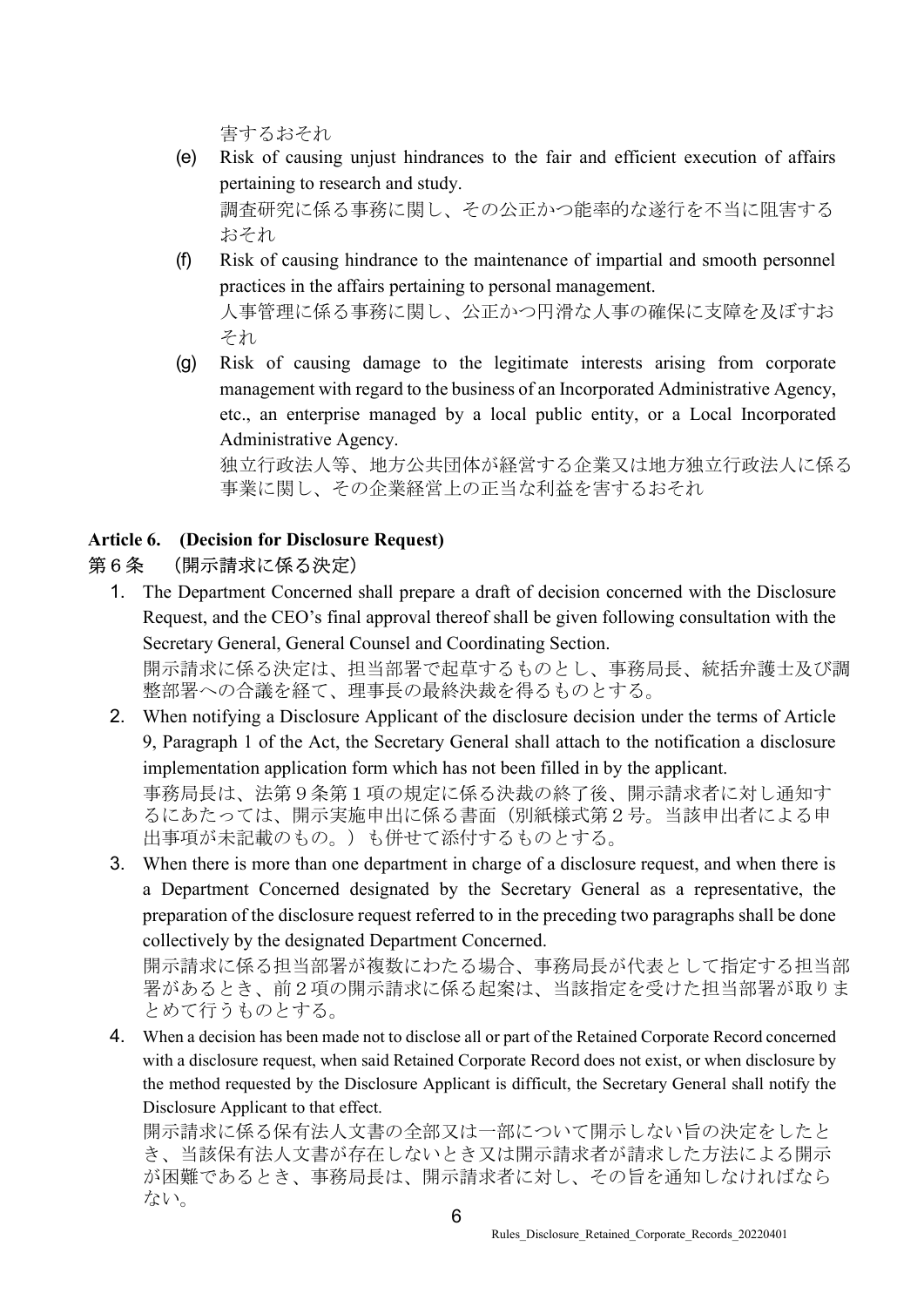### Article 7. (Disclosure Decision Time Limit Extensions and Other Procedures) 第7条 (開示決定等の期限の延長等)

When it is considered necessary to grant an extension of the time limit set for a disclosure decision or for other procedures, in accordance with the provisions of Article 10, Paragraph 2 or of Article 11 of the Act, the head of the Department Concerned shall notify the CEO to that effect through consultation with the Secretary General, General Counsel and Coordinating Section, and conduct necessary procedures under the consent with them.

担当部署の長は、法第10条第2項又は法第11条の規定を適用して開示決定等の期 限の延長等の決定を行う必要があると認める場合は、事務局長、統括弁護士及び調整 部署と相談のうえ、理事長にその旨報告し、その了解のもと必要な手続きを行うもの とする。

## Article 8. (Implementation of Disclosure)

## 第8条 (開示の実施)

- 1. When a written form requesting the implementation of disclosure (Attached Form 2) (hereinafter referred to as the "Disclosure Implementation Application") or a form requesting the implementation of further disclosure (Attached Form 3) (hereinafter referred to as the "Further Disclosure Application") has been registered, the Coordinating Section shall refer such request forthwith to the Department Concerned and the Department Concerned shall implement the disclosure in accordance with the procedure described in the following Article. 調整部署は、開示実施申出に係る書面(別紙様式第2号)(以下「開示実施申出書」 という。)又は更なる開示実施の申出に係る書面(別紙様式第3号)(以下「更な る開示申出書」という。)を受け付けたときは、直ちに担当部署に送付し、担当部 署は次条に定める方法により開示を実施するものとする。
- 2. When implementing disclosure by inspection as provided for in the following Article, the staff of the Department Concerned shall bring the Retained Corporate Record concerned to the reception desk, attend the disclosure and provide a necessary explanation at the request of the Disclosure Applicant.

次条の規定により閲覧による開示にあっては、担当部署の職員が開示に係る保有法 人文書を受付に持参し、保有法人文書の開示に立会い、開示請求者の求めに応じて 必要な説明を行うものとする。

3. Partial disclosure shall be implemented in accordance with the designated method in order to ensure that information that should not be disclosed is not made available and to make clear the scope of the information that is disclosed.

部分開示を実施する場合には、不開示情報が明らかにならないよう開示の実施の方 法ごとに適切に行い、部分開示の範囲が明確になるように開示を実施するものとす る。

## Article 9. (Disclosure Methods)

## 第9条 (開示の実施方法)

The disclosure methods corresponding to the type of the Corporation's Retained Corporate Records shall be as shown in the Appendix Table.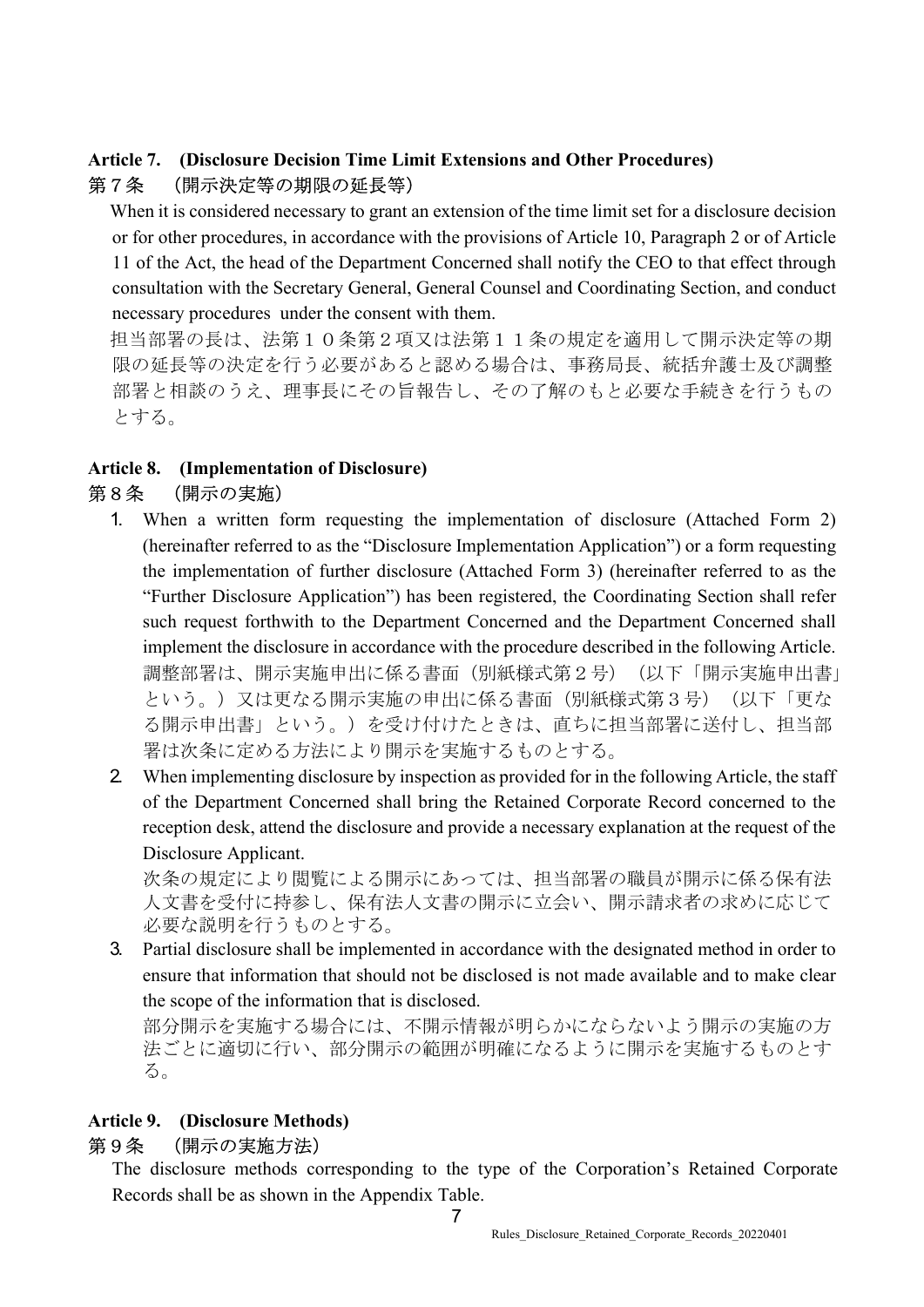学園の保有法人文書の種別に対応する開示の実施方法は、別表に掲げるとおりとする。

#### Article 10. (Amount of Disclosure Request Fees and Disclosure Implementation Fees) 第10条 (開示請求手数料及び開示実施手数料の額)

- 1. The fees provided for in Article 17, Paragraph 1 of the Act shall be determined in accordance with the provisions of each of the following subparagraphs. 法第17条第1項の手数料の額は、次の各号に掲げる手数料の区分に応じ、それぞ れ当該各号に定める額とする。
	- (1) Disclosure Request Fee: ¥300 per corporate document 開示請求に係る手数料(以下「開示請求手数料」という。): 開示請求に 係る法人文書一件につき300円
	- (2) Disclosure implementation fee: the fees per disclosed Retained Corporate Record is shown in the attached table, whose upper, middle and lower rows define the type of record, the method of disclosure and the fee payable, respectively. When more than one method is used, the fee should be the total of the individual fees (hereinafter, the "Basic Fee"). However, should the Basic Fee (or in case of further disclosure implementation in accordance with Article 15, Paragraph 5 of the Act, the total of the basic disclosure implementation fee and the basic disclosure request fee) be less than ¥300, the fee shall be free. Should the fee exceed ¥300 (except in the case of further disclosure implementation in accordance with the provisions of the same paragraph, in which the Basic Fee for a previous disclosure implementation request exceeds ¥300), the fee shall be the amount calculated by subtracting ¥300 from the said Basic Fee.

開示実施手数料: 開示を受ける保有法人文書一件につき、別表の左欄に掲げ る保有法人文書の種別ごとに、同表の中欄に掲げる開示の実施方法に応じ、 それぞれ同表の右欄に定める額(複数の実施方法により開示を受ける場合に あっては、その合算額。以下この号及び次項において「基本額」という。)。 ただし、基本額(法第15条第5項の規定により更に開示を受ける場合にあ っては、当該開示を受ける場合の基本額に既に開示の実施を求めた際の基本 額を加えた額)が300円に達するまでは無料とし、300円を超えるとき (同項の規定により更に開示を受ける場合であって既に開示の実施を求めた 際の基本額が300円を超えるときを除く。)は当該基本額から300円を 減じた額とする。

2. When disclosure of more than one [1] Retained Corporate Record falling under any of the following subparagraphs is requested by means of a single Disclosure Request Form, the provisions of Subparagraph [1] of the foregoing Paragraph shall apply, with the said more than one [1] Retained Corporate Record being regarded as a single Retained Corporate Record. With regard to the application of the conditional clause of Subparagraph [2] of the same paragraph in disclosing more than one [1] Retained Corporate Record, the Basic Fee shall be regarded as the total of the disclosure request fee and the disclosure implementation fee for said Retained Corporate Records. 開示請求者が次の各号のいずれかに該当する複数の保有法人文書の開示請求を一の

開示請求書によって行うときは、前項第1号の規定の適用については、当該複数の 保有法人文書を一件の保有法人文書とみなし、かつ、当該複数の保有法人文書であ る保有法人文書の開示を受ける場合における同項第2号ただし書の規定の適用につ いては、当該複数の保有法人文書である保有法人文書に係る基本額に先に開示の実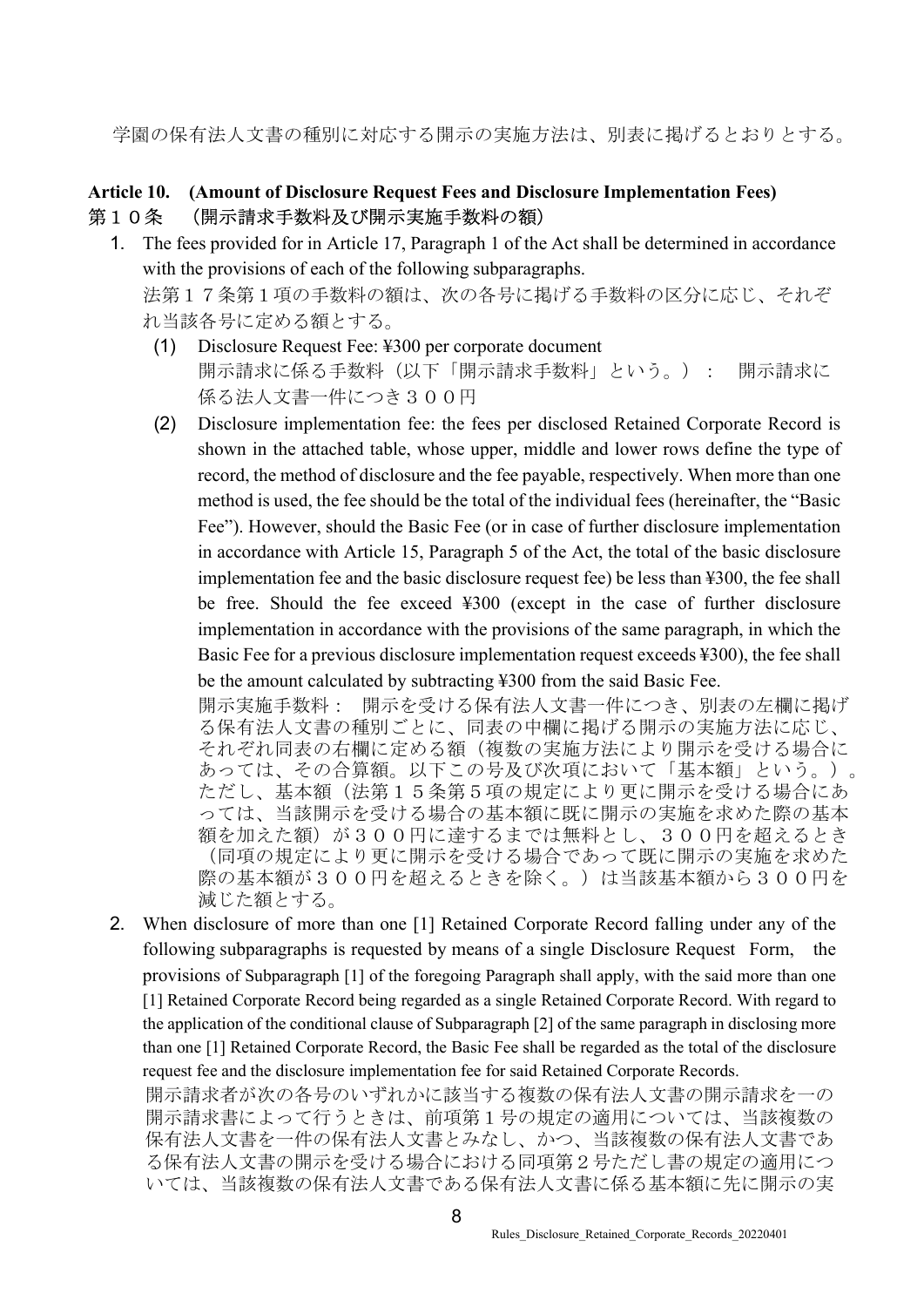施を求めた当該複数の保有法人文書である他の保有法人文書に係る基本額を順次加 えた額を基本額とみなす。

- (1) More than one [1] Retained Corporate Record contained in one corporate document file 一の法人文書ファイルにまとめられた複数の保有法人文書
- (2) More than one [1] Retained Corporate Record listed in the preceding subparagraph and interrelated

前号に掲げるもののほか、相互に密接な関連を有する複数の保有法人文書

3. The disclosure request and disclosure implementation fees shall be transferred to the accounts of financial institutions designated by the Corporation. A copy of the transfer certificate shall be attached to each Disclosure Request Form, Disclosure Implementation Application or Further Disclosure Application.

開示請求手数料又は開示実施手数料の徴収の方法は、原則学園の指定する金融機関 への口座振込みによるものとし、口座振込みの場合は開示請求書、開示実施申出書 又は更なる開示申出書にその振込みに係る証の写しの添付を求めるものとする。

4. Transfer charges, if incurred, shall not be borne by the Corporation, which will explain this policy to whoever pays the fee.

前項の振込みに当たって費用が生じる場合があっても、学園は当該費用を負担しな いものとし、手数料の納入者には、努めて、あらかじめ説明するものとする。

#### Article 11. (Fee Reduction and Exemption)

#### 第11条 (手数料の減免)

1. When the person to whom the Retained Corporate Record is disclosed is deemed to have difficulty in paying the fee because of economic hardship or other reasons, the CEO may waive the disclosure fee or reduce it by up to ¥2,000 per disclosure request.

理事長は、保有法人文書の開示を受ける者が経済的困難により開示実施手数料を納 付する資力がないと認めるときは、開示請求1件につき2000円を限度として、 開示実施手数料を減額し又は免除を決定することができる。

2. Applicants wishing to benefit from the provisions of the preceding paragraph shall submit to the CEO an application form specifying their reasons for requesting fee reduction or exemption when they request the disclosure of corporate documents in accordance with the provisions of Article 15, Paragraph 3 or 5 of the Act.

前項の規定による開示実施手数料の減額又は免除を受けようとする者からは、法第 15条第3項又は同条第5項の規定による申出を行う際に、併せて当該減額又は免 除を求める額及びその理由を記載した申請書を理事長宛てに受けなければならな い。

3. Should the reason given in the said request form be that the said applicant receives public assistance as provided for in Article 11, Paragraph 1 of the Public Assistance Act (Act No. 144 of 1950), the said request shall be accompanied by a certificate confirming that the said assistance is being received. Similar certificates should be attached to support applications based upon other reasons, respectively.

前項の申請書には、申請人が生活保護法(昭和25年法律第144号)第11条第 1項各号に掲げる扶助を受けていることを理由とする場合にあっては、当該扶助を 受けていることを証明する書面の添付を、その他の事実を理由とする場合にあって は当該事実を証明する書面の添付を、それぞれ受けなければならない。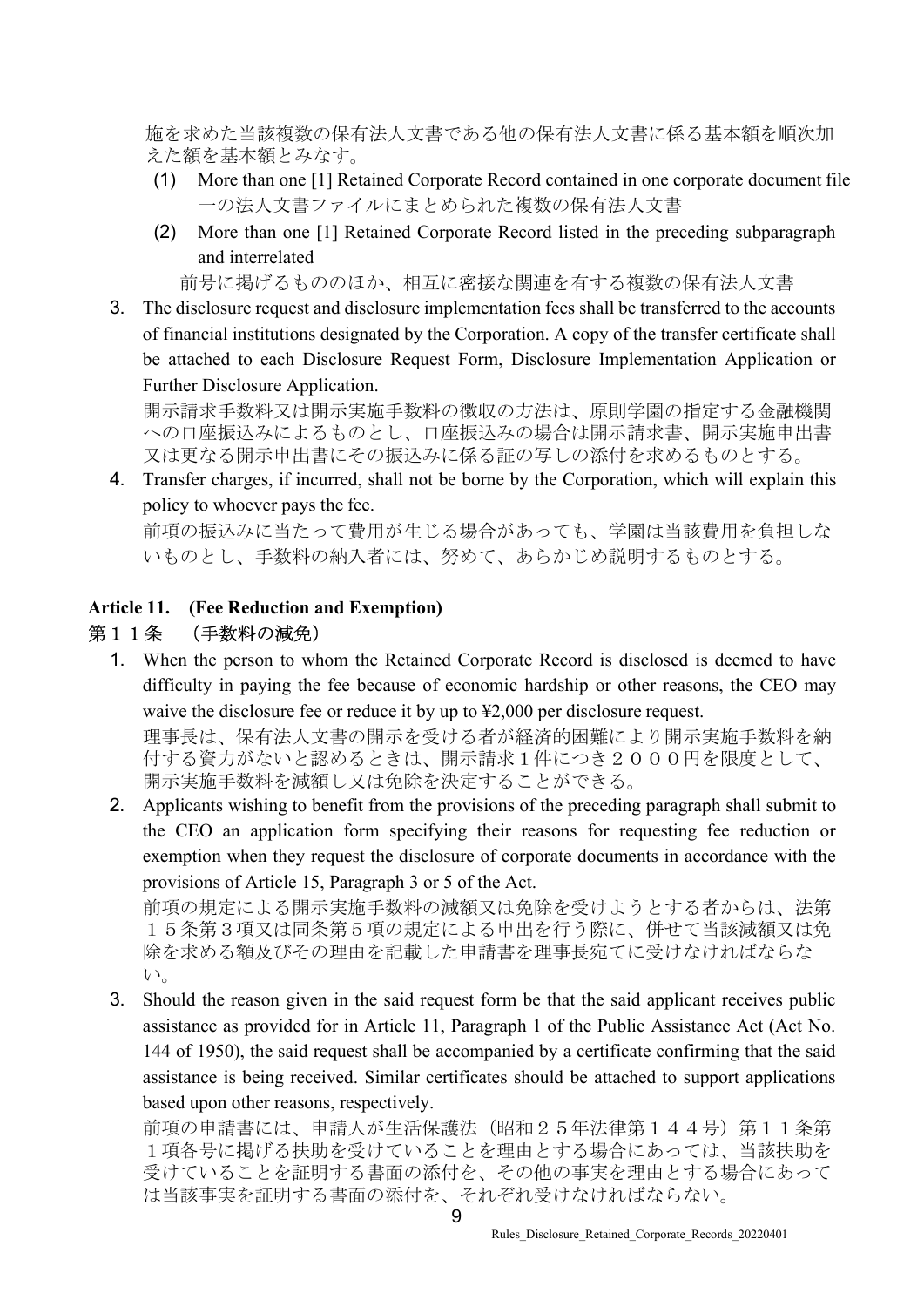4. In addition to the cases provided for in Paragraph 1 above, when it is considered appropriate to make the public aware, by means of some disclosure implementation method, of corporate documents for which disclosure has been requested, the CEO may decide to reduce or waive the fee for the said disclosure implementation method.

第1項の規定によるもののほか、理事長は、開示決定に係る保有法人文書を一定の 開示の実施の方法により一般に周知させることが適当であると認めるときは、当該 開示の実施の方法に係る開示実施手数料を減額し又は免除を決定することができる。

5. When reducing or waiving the said disclosure implementation fee, as provided for in Paragraph 1 above or in the preceding paragraph, the CEO shall suitably inform either the person applying for the reduction or waiving of the said disclosure implementation fee or the Applicant for the said disclosure. The Applicant requesting fee reduction or exemption referred to in Paragraph 2 above shall be informed if the said reduction or waiving of the disclosure implementation fee has not been approved.

理事長は、第1項又は前項の規定により当該実施の方法に係る開示実施手数料を減 額し又は免除するときは、当該開示実施手数料の減額又は免除を受けようとする者 又は当該開示請求者にその旨通知するものとする。なお、第2項の申請に対して、当 該開示実施手数料の減額又は免除を認めない場合は、申請者にその旨通知するもの とする。

#### Article 12. (Registration of Objection)

#### 第12条 (異議申立ての受付)

Objections made in accordance with the Administrative Complaint Review Act under the Article 18, Paragraph 1 of the Act shall be registered by the Coordinating Section.

法第18条第1項の規定に基づく行政不服審査法による異議申立ては、調整部署で受付 けるものとする。

#### Article 13. (Miscellaneous Provisions)

#### 第13条 (雑則)

Matters relating to the implementation of disclosure of the Retained Corporate Records other than those provided for in these Rules shall be separately stipulated by the Secretary General.

この規程に定めるもののほか、保有法人文書の開示の実施に関し必要な事項は、事務局 長が別に定める。

#### Supplementary Provisions (Version 1.0) 附則(第1.0版)

Approved by Vice President for Administrative Compliance 副学長(アドミニストレイティブ・コンプライアンス担当) 決定 These Rules shall come into effect from November 30, 2011. この規程は平成23年11月30日より施行する。

#### Supplementary Provisions (Version 1.1) 附則(第1.1版)

Revised by Vice President for Administrative Compliance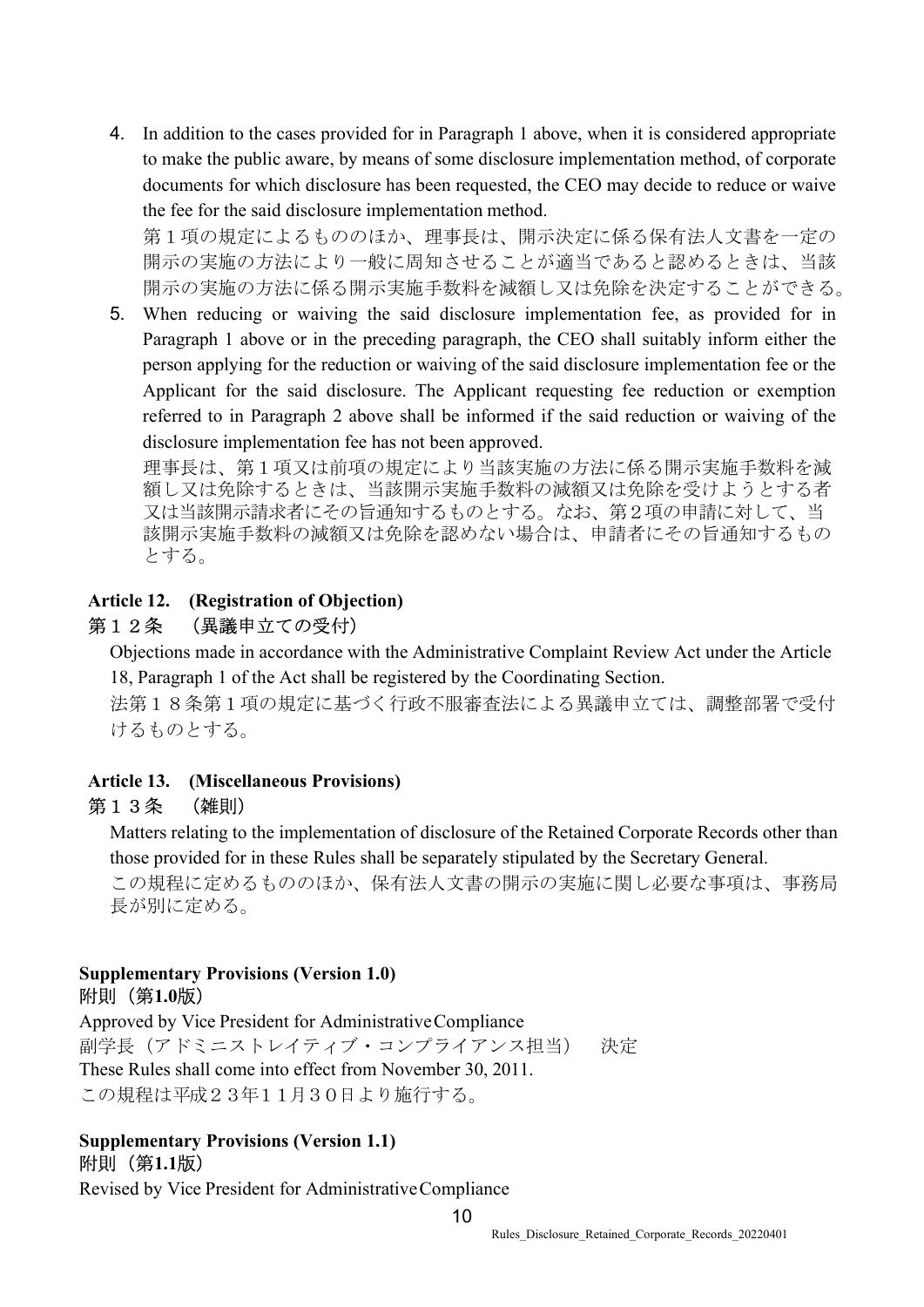副学長(アドミニストレイティブ・コンプライアンス担当) 改訂 These Rules shall come into effect from April 1, 2013. この規程は平成25年4月1日より施行する。

#### Supplementary Provisions (Version 1.2) 附則(第1.2版)

Approved by Vice President for Administrative Compliance 副学長(アドミニストレイティブ・コンプライアンス担当) 改訂 These Rules shall come into effect from April 1, 2018. この規程は平成30年4月1日より施行する。

#### Supplementary Provisions (Version 1.3) 附則(第1.3版)

Approved by Chief Operating Officer チーフ・オペレーティング・オフィサー 決定 These Rules shall come into effect from October 18, 2018. この規程は平成30年10月18日より施行する。

#### Supplementary Provisions (Version 1.4) 附則(第1.4版)

Approved by Chief Operating Officer 最高執行責任者 改訂 These Rules shall come into effect from April 1, 2021. この規程は令和3年4月1日より施行する。

#### Supplementary Provisions (Version 1.5) 附則(第1.5版)

Approved by Security General 事務局長 決定 These Rules shall come into effect from November 10, 2021. この規程は2021年11月10日より施行する。

#### Supplementary Provisions (Version 2.0) 附則(第2.0版)

Approved by Security General 事務局長 決定 These Rules shall come into effect from April 1, 2022. この規程は2022年4月1日より施行する。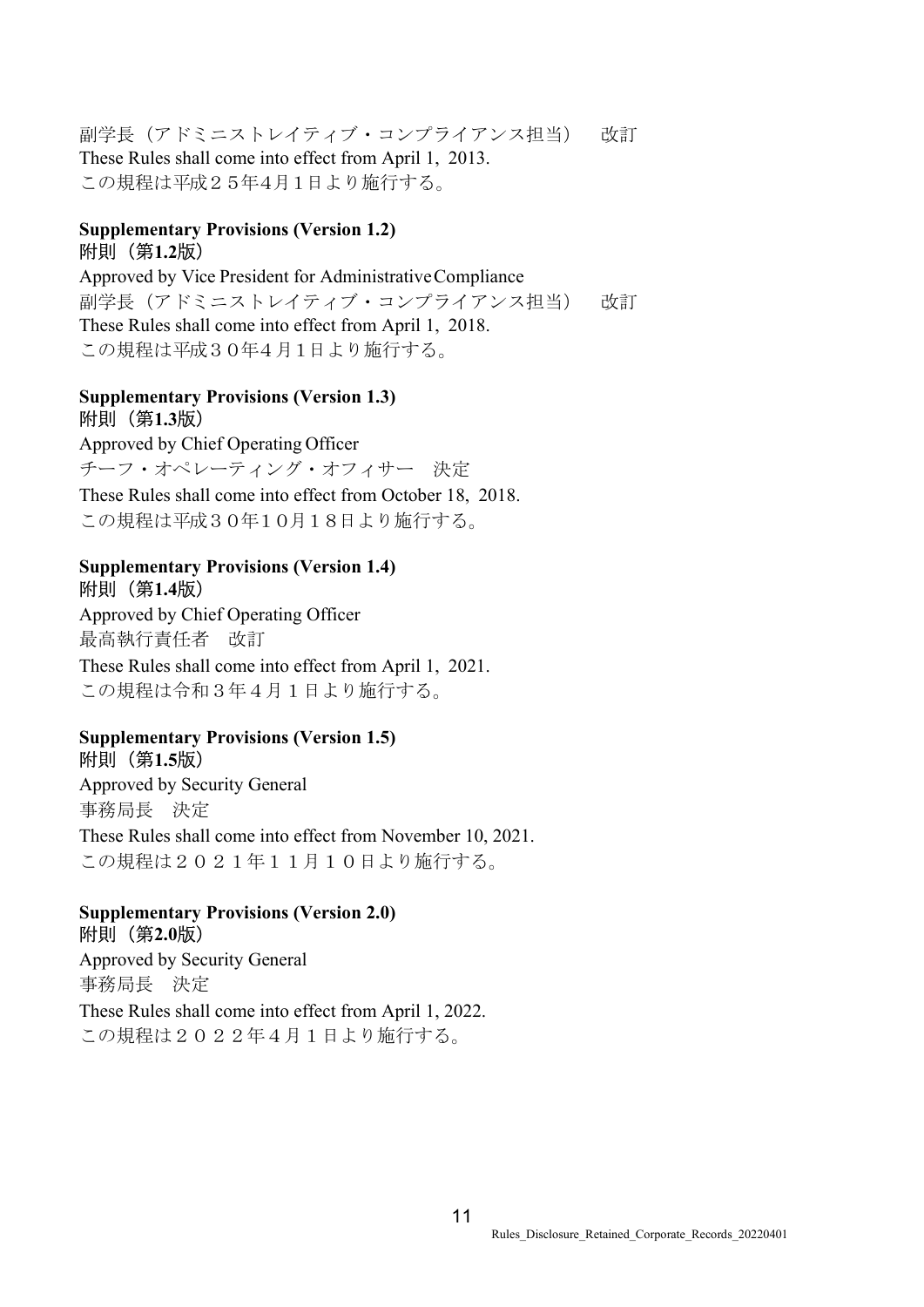Disclosure Request Form for Retained Corporate Records

#### 保有法人文書開示請求書

To the CEO of the Okinawa Institute of Science and Technology School Corporation 学校法人沖縄科学技術大学院大学学園理事長 殿

Name of the Requester

氏名(法人その他の団体にあっては、名称及び代表者の氏名)

Address

住所又は居所(法人その他の団体にあっては、主たる事務所等の所在地)

\_\_\_\_\_\_\_\_\_\_\_\_\_\_\_\_\_\_\_\_\_\_

\_\_\_\_\_\_\_\_\_\_\_\_\_\_\_\_\_\_\_\_\_\_

Phone Number 電話番号 \_\_\_\_\_\_\_\_\_\_\_\_\_\_\_\_\_\_\_\_\_\_

Please be advised that your payment is listed below under the provision of Article 4, paragraph 1 of the Act on Access to Information Held by Administrative Organs.

独立行政法人等の保有する情報の公開に関する法律第4条第1項の規定に基づき、次 のとおり請求します。

| Name of Retained Corporate   |                                                                         |
|------------------------------|-------------------------------------------------------------------------|
| Record / Desired Information |                                                                         |
| to be disclosed, etc.        |                                                                         |
| 保有法人文書の名称又は知                 |                                                                         |
| りたい内容等                       |                                                                         |
| 「請求に係る保有法人文書が                |                                                                         |
| 特定できるよう、できるだけ                |                                                                         |
| 具体的に記入して下さい。」                |                                                                         |
|                              |                                                                         |
| Remarks Column (Optional)    | Request a disclosure of information at the Corporation.<br>$\mathbf{1}$ |
| 備考(任意記入)                     | 学園において開示の実施を希望する。<br>1                                                  |
| 求める開示の実施方法等                  | <methods disclosure="" of=""></methods>                                 |
| 「1又は2に〇印を付して                 | <実施の方法>                                                                 |
| 下さい。1を選択した場合                 | a) Inspection b) Delivery of Copies                                     |
| は、その具体的な方法等を選                | 閲覧 イ 写しの交付<br>$\mathcal{T}$                                             |
| 択して下さい。                      | c) Others                                                               |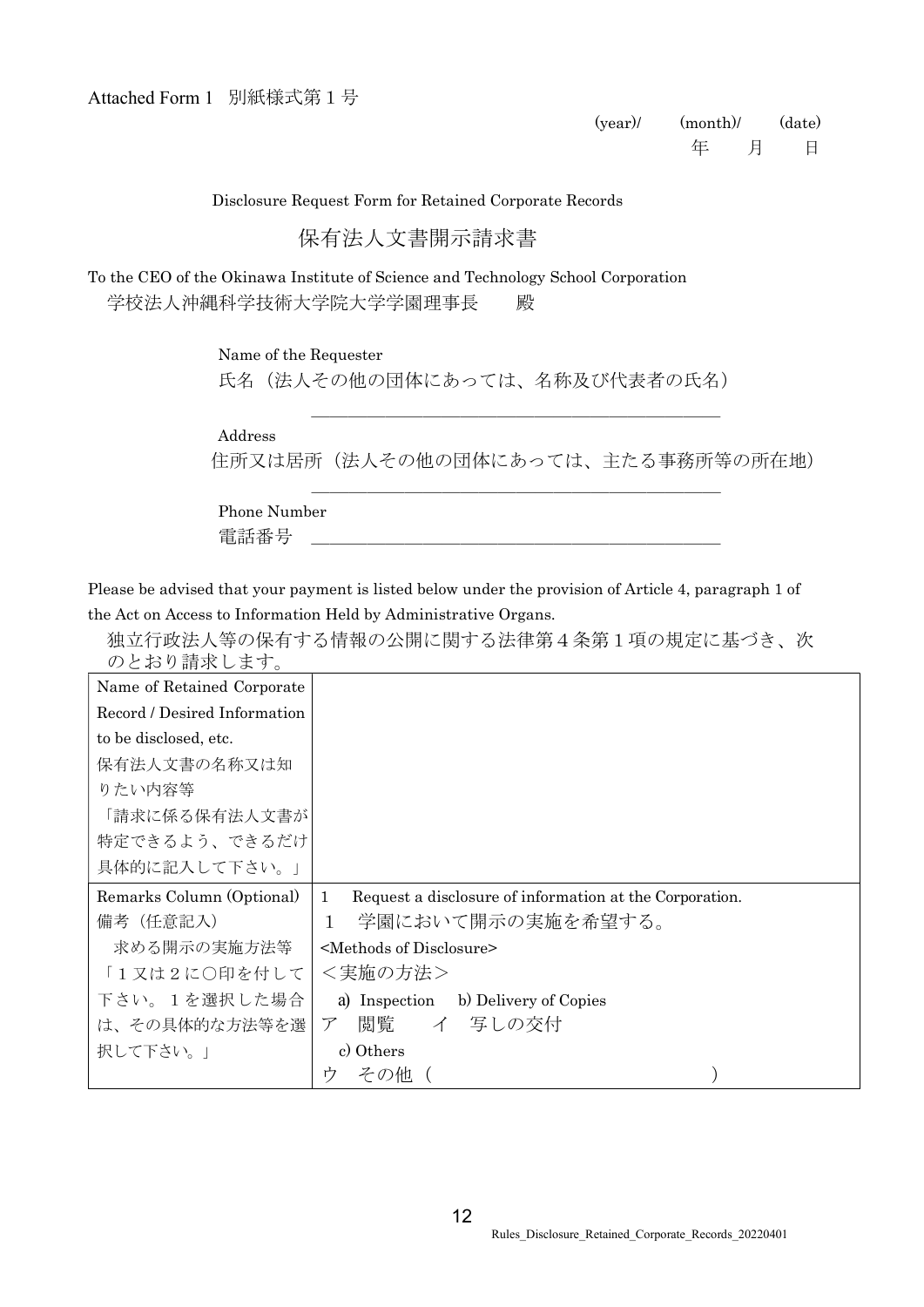|                                   |           | <proposed at="" corporation="" date="" disclosure="" for="" the=""></proposed> |
|-----------------------------------|-----------|--------------------------------------------------------------------------------|
| <学園での実施を希望する日>                    |           |                                                                                |
| 1 <sup>st</sup> Choice of the day | Year      | Month<br>Day                                                                   |
| 第1希望日                             | 年         | 月<br>日 (                                                                       |
| $2nd$ Choice of the day<br>第2希望日  | Year<br>年 | Month<br>Dav<br>月<br>Ħ                                                         |
| $\overline{2}$<br>2 <sup>1</sup>  |           | Request a disclosure of information by sending copies.<br>写しの送付による開示の実施を希望する。  |

For official use only. (以下の欄は記入しないで下さい。)

| 受理年月日   |      | 圧 | ⊣ |  |  |
|---------|------|---|---|--|--|
| 決定期限    |      | 圧 |   |  |  |
| 開示請求手数料 | 300円 |   | 件 |  |  |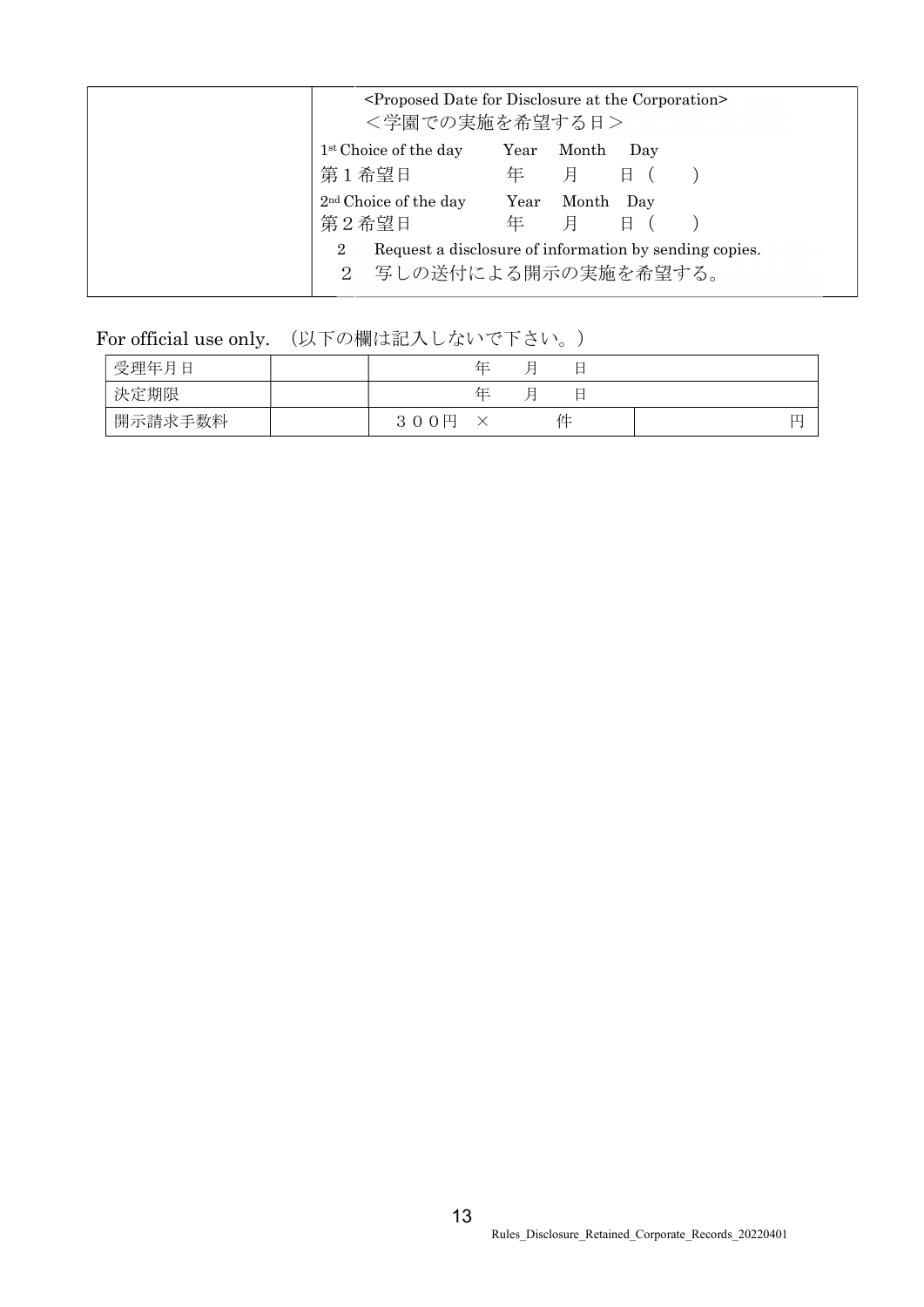Attached Form 2 別紙様式第2号

年 月 日

#### 保有法人文書の開示の実施方法等申出書

学校法人沖縄科学技術大学院大学学園理事長 殿

氏名及び名称 住所又は居所 連絡先電話番号

独立行政法人等の保有する情報の公開に関する法律第15条第3項の規定に基づき、 下記のとおり申出をします。

記

1 保有法人文書開示決定通知書の番号等

| 文書番号: |       | 一号 |
|-------|-------|----|
| 日 付:  | 年 月 日 |    |

2 求める開示の実施の方法

\*下表から実施の方法を選択し、該当するものに○印を付してください。

| 保有法人文書の名称 | 種類・量 | 実 | 施 の 方 法             |  |
|-----------|------|---|---------------------|--|
|           |      |   | ①全部                 |  |
|           |      |   | ②一部                 |  |
|           |      | 2 | ①全部                 |  |
|           |      |   | ②一部 (               |  |
|           |      | 3 | ①全部                 |  |
|           |      |   | 一部<br>$\circled{2}$ |  |

- 3 学校法人沖縄科学技術大学院大学学園において開示の実施を希望する場合、その 希望日
- 4 「写しの送付の希望の有無 有 : 同封する郵便切手の額 円

| 開示手数料 |  |
|-------|--|
|       |  |
|       |  |

無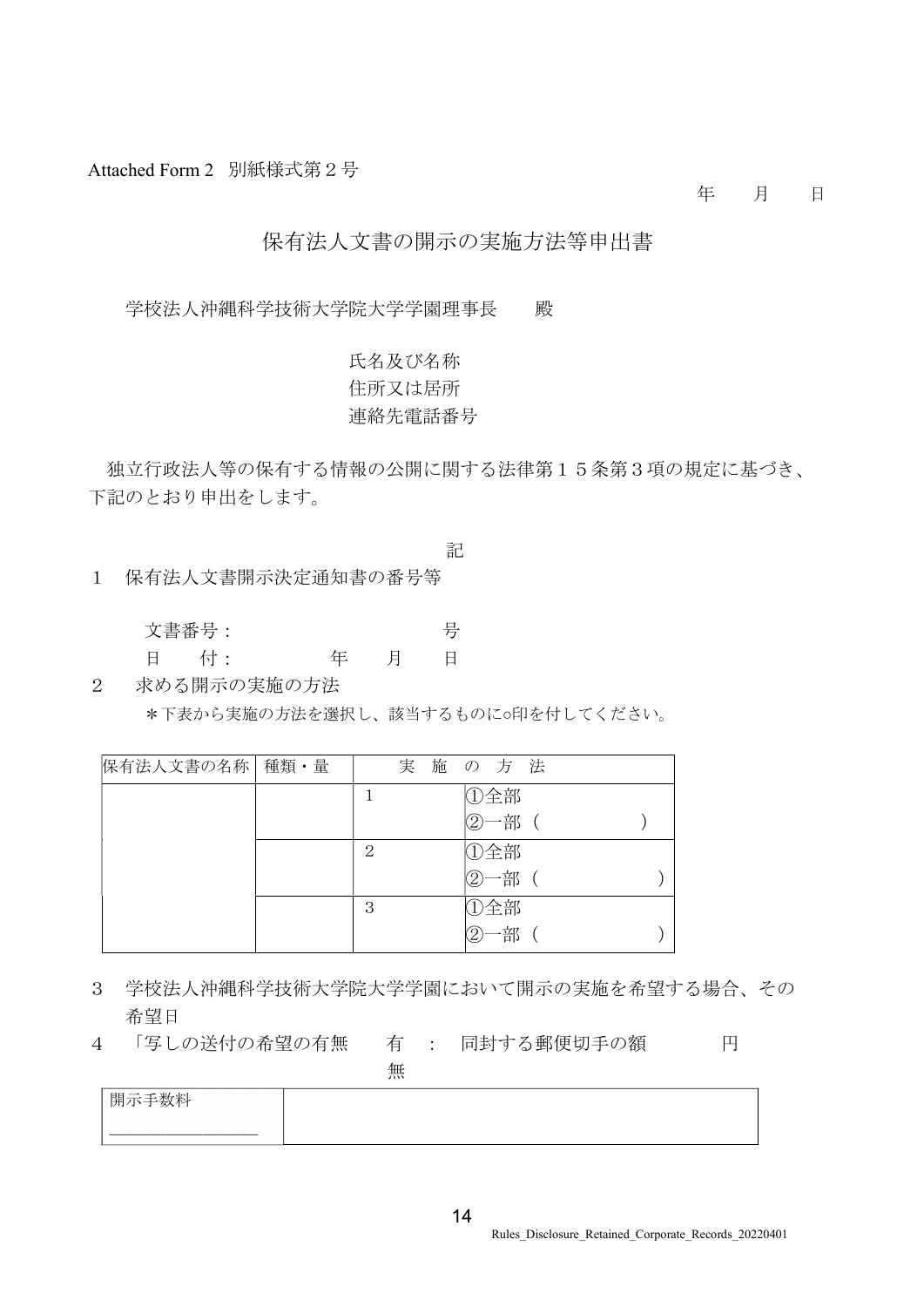#### 年 月 日

#### 保有法人文書の更なる開示の実施方法等申出書

学校法人沖縄科学技術大学院大学学園理事長 殿

## 氏名又は名称 住所又は居所 連絡先電話番号

保有法人文書開示決定通知書 ( 年 月 日付け ) 号)で通 知のあった保有法人文書について、既報のとおり開示を受けるので、独立行政法人等の保有 する情報の公開に関する法律第15条第3項及び同施行令第9条第2項の規定に基づき、申 出をします。

1 開示手数料

| 開示手数料 |  |
|-------|--|
|       |  |

2 写しの送付による場合:同封する郵便切手の額 アンスタンの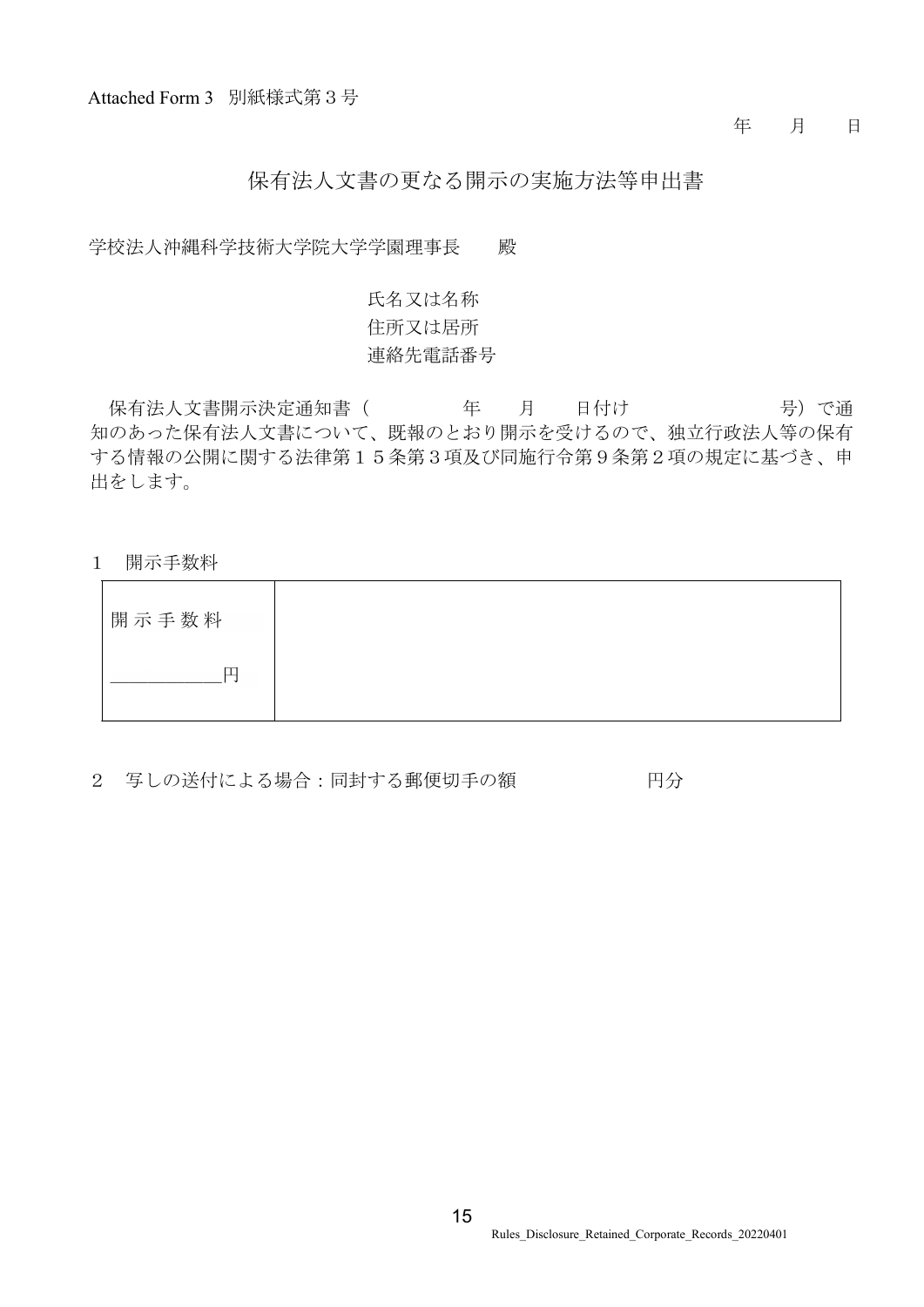| Type of Retained<br>Corporate Records<br>保有法人文書の種別                                                                                   | Disclosure Methods<br>開示の実施方法                                                                                                                           | Amount of Disclosure<br><b>Implementation Fee</b><br>開示実施手数料の額                                                                                                                                                                                            |
|--------------------------------------------------------------------------------------------------------------------------------------|---------------------------------------------------------------------------------------------------------------------------------------------------------|-----------------------------------------------------------------------------------------------------------------------------------------------------------------------------------------------------------------------------------------------------------|
|                                                                                                                                      | (a) Inspection<br>(ア)閲覧                                                                                                                                 | $\text{\yen}100$ every 100 sheets<br>100枚までごとにつき100<br>円                                                                                                                                                                                                  |
|                                                                                                                                      | (b) Inspection of a printout of<br>photo film on photographic<br>paper<br>(イ)撮影した写真フィルムを<br>印画紙に印画したものの<br>閲覧                                           | $\text{\yen}100$ per sheet In addition, $\text{\yen}760$<br>every 12 sheets<br>1枚につき100円に12枚まで<br>ごとに760円を加えた額                                                                                                                                            |
| 1. Document or drawing<br>(excluding those in<br>Paragraphs 2, 3 and 4)<br>文書又は図画 (2項<br>から4項までに該当<br>するものを除<br>$\langle \, \rangle$ | (c) Provision of a copy by<br>means of a copying machine<br>(excluding those specified in<br>item d))<br>(ウ)複写機により複写したも<br>のの交付(エに掲げる方法に<br>該当するものを除く。) | $\text{ }$ ¥ 10 per sheet<br>用紙1枚につき10円                                                                                                                                                                                                                   |
|                                                                                                                                      | (d) Provision of a color copy by<br>means of a copying machine<br>(エ)複写機により用紙にカラ<br>ーで複写したものの交付                                                         | $\text{\yen}20$ per sheet<br>用紙1枚につき20円                                                                                                                                                                                                                   |
|                                                                                                                                      | (e) Provision of a print of a<br>photograph on photographic<br>paper<br>(オ)撮影した写真フィルムを<br>印画紙に印画したものの交<br>付                                             | $\text{Y}$ 120 per sheet ( $\text{Y}$ 520 per sheet<br>for the paper $203 \text{ mm}$ long x $254$<br>mm wide) In addition, $\text{\yen}760$ every 12<br>sheets<br>1枚につき120円(縦203 ミ<br>メートル、横254ミリメ<br>IJ<br>ートルの ものについては、5<br>20円)に12枚までごとに76<br>0円を加えた額 |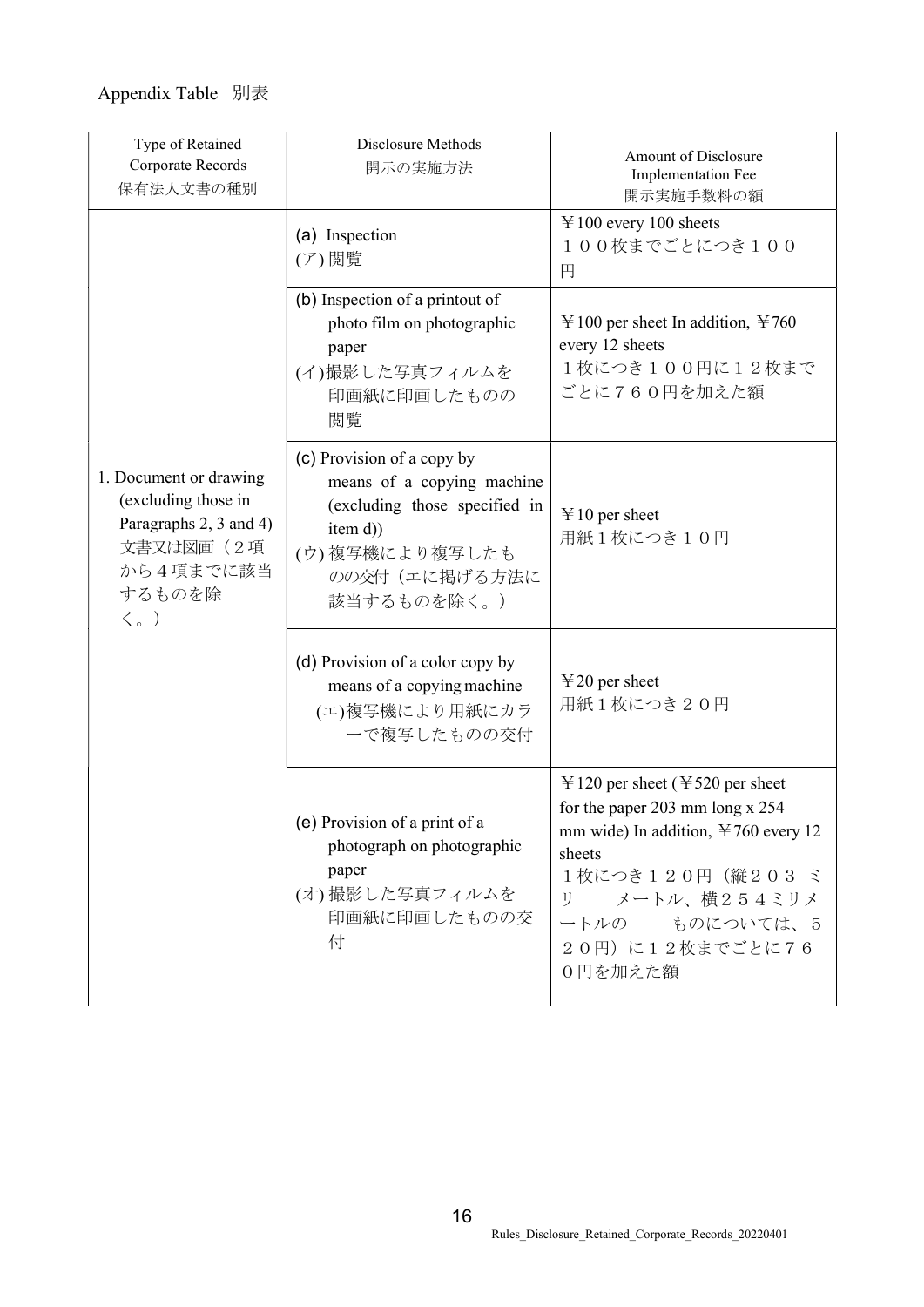| Type of Retained<br>Corporate Records<br>保有法人文書の種別 | Disclosure Methods<br>開示の実施方法                                                                                                                                                                  | Amount of Disclosure<br>Implementation Fee<br>開示実施手数料の額                                                                                             |
|----------------------------------------------------|------------------------------------------------------------------------------------------------------------------------------------------------------------------------------------------------|-----------------------------------------------------------------------------------------------------------------------------------------------------|
|                                                    | (f) Provision of a copy of<br>digital media records, which<br>is scanned in the scanner,<br>onto flexible disk cartridge<br>(カ)スキャナにより読み取っ<br>てできた電磁的記録をフ<br>レキシブルディスクカー<br>トリッジに複写したもの<br>の交付 | $\text{\yen}50$ per FD cartridge In addition,<br>$\text{\yen}10$ per sheet of such document or<br>drawing<br>1枚につき50円に当該文書又<br>は図画1枚ごとに10円を加え<br>た額 |
|                                                    | (g) Provision of a copy of<br>digital media records, which<br>is scanned in the scanner,<br>onto optic disk cartridge<br>(キ)スキャナにより読み取っ<br>てできた電磁的記録を光<br>ディスクに複写したもの<br>の交付                   | $\text{\yen}100$ per optic disk In addition,<br>$\text{\yen}10$ per sheet of such document or<br>drawing<br>1枚につき100円に当該文書<br>又は図画1枚ごとに10円を加<br>えた額 |
| 2. Microfilm<br>マイクロフィルム                           | (a) Inspection of a printout<br>(ア)用紙に印刷したものの閲<br>覧                                                                                                                                            | $\text{ }$ ¥ 10 per sheet<br>用紙1枚につき10円                                                                                                             |
|                                                    | (b) Viewing of a display or<br>images by means of special<br>equipment<br>(イ)専用機器により映写した<br>ものの閲覧                                                                                              | $\text{\yen}290$ per reel<br>1巻につき290円                                                                                                              |
|                                                    | (c) Provision of a printout of<br>the microfilm images on<br>paper<br>(ウ)用紙に印刷したものの交<br>付                                                                                                      | $\text{\yen}80$ per sheet ( $\text{\yen}140$ per sheet for<br>A3 size paper)<br>用紙1枚につき80円(A3判<br>に ついては140円)                                       |
| 3. Photo film<br>写真フィルム                            | (a) Inspection of a printout on<br>photographic paper<br>(ア)印画紙に印画したものの<br>閲覧                                                                                                                  | $\text{ }$ ¥ 10 per sheet<br>1枚につき10円                                                                                                               |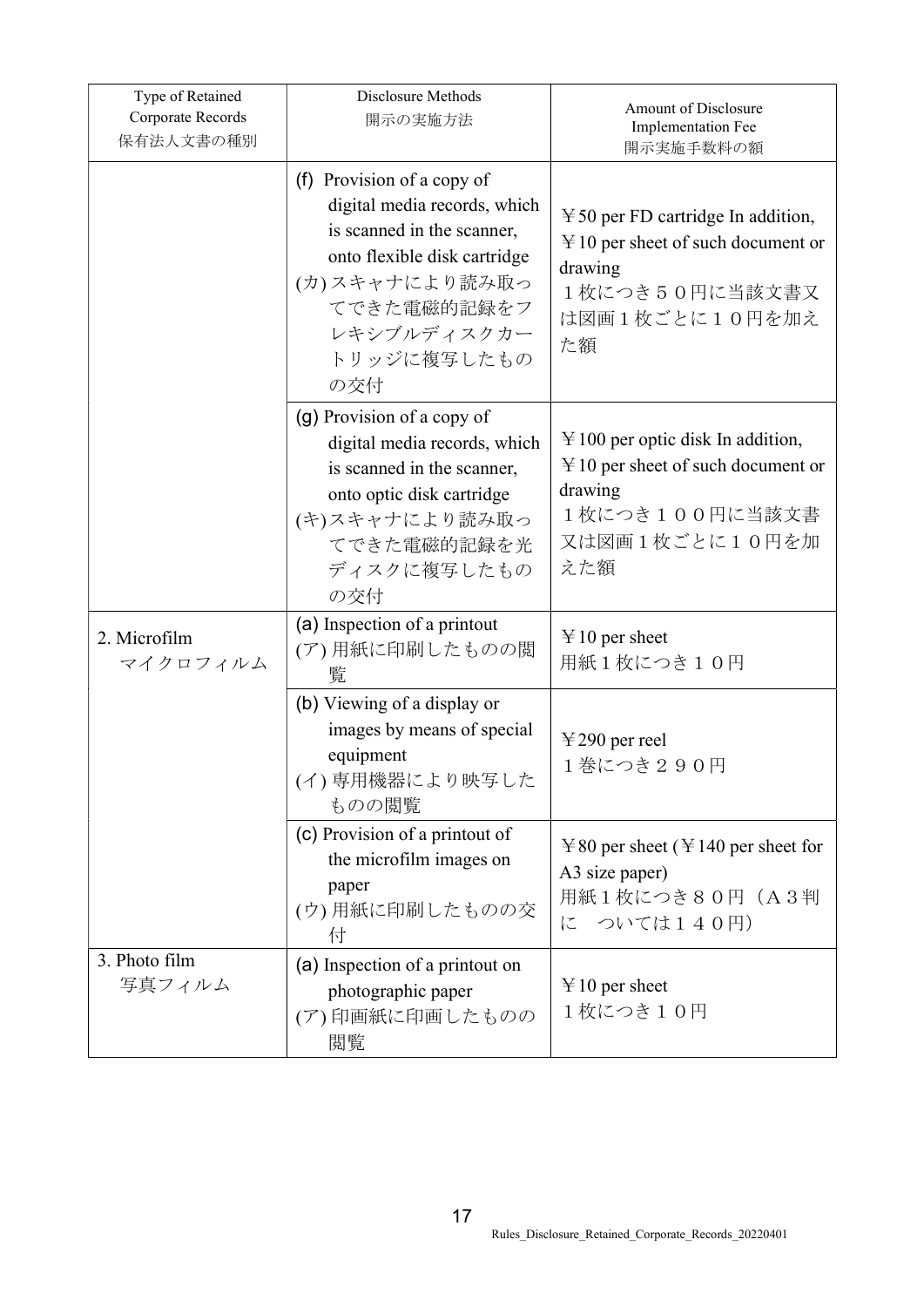| Type of Retained<br>Corporate Records<br>保有法人文書の種別                                                  | Disclosure Methods<br>開示の実施方法                                                                   | Amount of Disclosure<br>Implementation Fee<br>開示実施手数料の額                                                                                                                                 |
|-----------------------------------------------------------------------------------------------------|-------------------------------------------------------------------------------------------------|-----------------------------------------------------------------------------------------------------------------------------------------------------------------------------------------|
|                                                                                                     | (b) Provision of a printout on<br>photographic paper<br>(イ)印画紙に印画したものの<br>交付                    | $\text{\yen}30$ per sheet ( $\text{\yen}430$ per sheet for<br>the paper $203 \text{ mm}$ long x $254 \text{ mm}$<br>wide)<br>1枚につき30円 (縦203ミ<br>リ メートル、横254ミリメ<br>ートルのものについては、4<br>30円) |
| 4. Slide (excluding<br>those listed in<br>Paragraph 9)<br>スライド (9項に該<br>当するものを除                     | (a) Inspection of a display by<br>means of special equipment<br>(ア)専用機器により映写した<br>ものの閲覧         | $\text{\yen}390$ per roll<br>1巻につき390円                                                                                                                                                  |
| $\langle \begin{array}{c} \circ \\ \circ \end{array} \rangle$                                       | (b) Provision of a printout on<br>photographic paper<br>(イ)印画紙に印画したものの<br>交付                    | $\text{\yen}100$ per sheet ( $\text{\yen}1,330$ per sheet<br>for the paper 203 mm long $x$ 254<br>mm wide)<br>1枚につき100円 (縦203<br>ミリメートル、横254ミリメ<br>ートルのものについては、1,<br>300円)              |
| 5. Recording tape<br>(excluding those)<br>listed in Paragraph<br>9) or recording disk<br>録音テープ (9項に | (a) Hearing a playback by<br>means of special equipment<br>(ア)専用機器により再生した<br>ものの聴取              | $\text{\yen}290$ per tape or disk<br>1巻につき290円                                                                                                                                          |
| 該当するものを除<br>く。)又は録音ディ<br>スク                                                                         | (b) Provision of a copy onto<br>cassette tape<br>(イ)録音カセットテープに複<br>写したものの交付                     | $\text{\yen}430$ per cassette tape<br>1巻につき430円                                                                                                                                         |
| 6. Video tapes or video<br>disks<br>ビデオテープ又は<br>ビデオディスク                                             | (a) Hearing / Viewing a<br>playback by means of<br>special equipment<br>(ア)専用機器により再生した<br>ものの視聴 | $\text{\yen}290$ per tape or disk<br>1巻につき290円                                                                                                                                          |
|                                                                                                     | (b) Provision of a copy onto<br>video cassette tape<br>(イ) ビデオカセットテープに<br>複写したものの交付             | $\text{\yen}580$ per video cassette tape<br>1巻につき580円                                                                                                                                   |
| 7. Digital media<br>records (excluding                                                              | (a) Inspection of a printout<br>(ア) 用紙に出力したものの閲<br>覧                                            | $\text{\yen}200$ every 100 sheets<br>用紙100枚までごとにつき、<br>200円                                                                                                                             |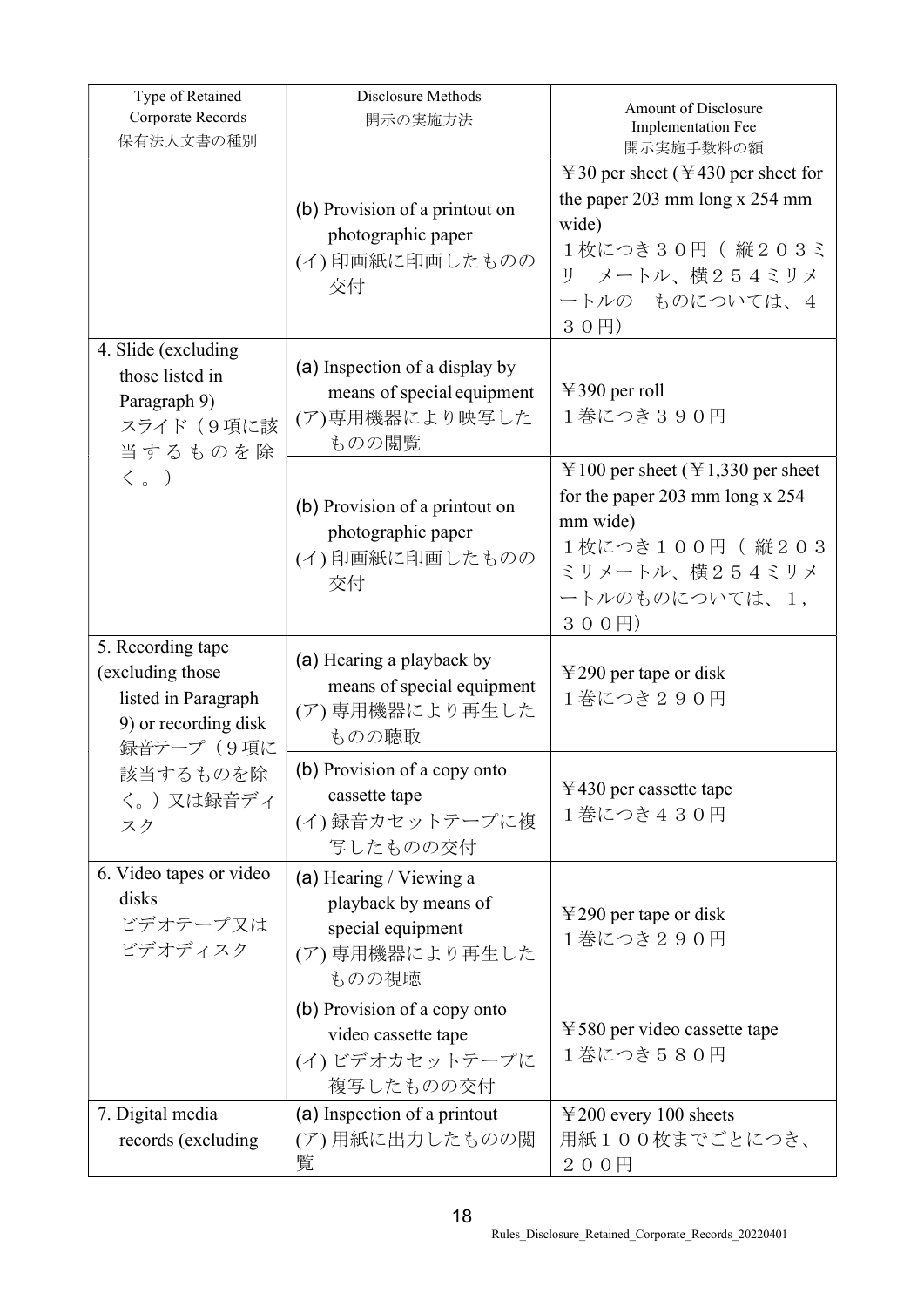| Type of Retained<br>Corporate Records<br>保有法人文書の種別                               | Disclosure Methods<br>開示の実施方法                                                                                                     | Amount of Disclosure<br>Implementation Fee<br>開示実施手数料の額                                                                                                                                                                                                                  |
|----------------------------------------------------------------------------------|-----------------------------------------------------------------------------------------------------------------------------------|--------------------------------------------------------------------------------------------------------------------------------------------------------------------------------------------------------------------------------------------------------------------------|
| those listed in<br>paragraph 5, 6, and<br>8)<br>電磁的記録(5項、<br>6項又は8項に該<br>当するものを除 | (b) Inspection or hearing $\ell$<br>viewing of a playback by<br>means of special equipment<br>(イ)専用機器により再生した<br>ものの閲覧又は視聴         | $\text{\yen}400$ per data file<br>1ファイルにつき400円                                                                                                                                                                                                                           |
| $\langle \, \rangle$                                                             | (c) Provision of a printout on<br>paper (excluding those)<br>specified in item d))<br>(ウ)用紙に出力したものの交<br>付(エに掲げる方法に該当<br>するものを除く。) | $\text{ }$ ¥ 10 per sheet<br>用紙1枚につき10円                                                                                                                                                                                                                                  |
|                                                                                  | (d) Provision of a color printout<br>on paper<br>(エ)用紙にカラーで出力した<br>ものの交付                                                          | $\text{\yen}20$ per sheet<br>用紙1枚につき20円                                                                                                                                                                                                                                  |
|                                                                                  | (e) Provision of a copy onto<br>flexible disk cartridge<br>(オ) フレキシブルディスクカ<br>ートリッジに複写したも<br>のの交付                                 | $\text{\yen}50$ per FD cartridge<br>In addition, $\angle 210$ per data file<br>1枚につき50円に1ファイル<br>ごとに210円を加えた額                                                                                                                                                            |
|                                                                                  | (f) Provision of a copy onto<br>optic disk cartridge<br>(カ)光ディスクに複写したも<br>のの交付                                                    | $\text{\yen}100$ per optic disk<br>In addition, $\yen$ 210 per data file<br>1枚につき100円に1ファイ<br>ルごとに210円を加えた額                                                                                                                                                              |
| 8. Movie film                                                                    | (a) Hearing / Viewing of a<br>playback by means of<br>special equipment<br>(ア)専用機器により映写した<br>ものの視聴                                | $\text{\yen}390$ per reel<br>1巻につき390円                                                                                                                                                                                                                                   |
| 映画フィルム                                                                           | (b) Provision of a copy onto<br>video cassette tape<br>(イ) ビデオカセットテープに<br>複写したものの交付                                               | $\text{\yen}6,800$ ( $\text{\yen}13,000$ for 16mm film<br>and $\text{\yen}10,100$ for 35mm film) In<br>addition, $\text{\yen}2,750$ ( $\text{\yen}3,200$ for<br>16mm film and $\text{\yen}2,650$ for 35mm<br>film) every 10 minutes<br>6, 800円 (16ミリメート<br>ル映画フィルムについては1 |